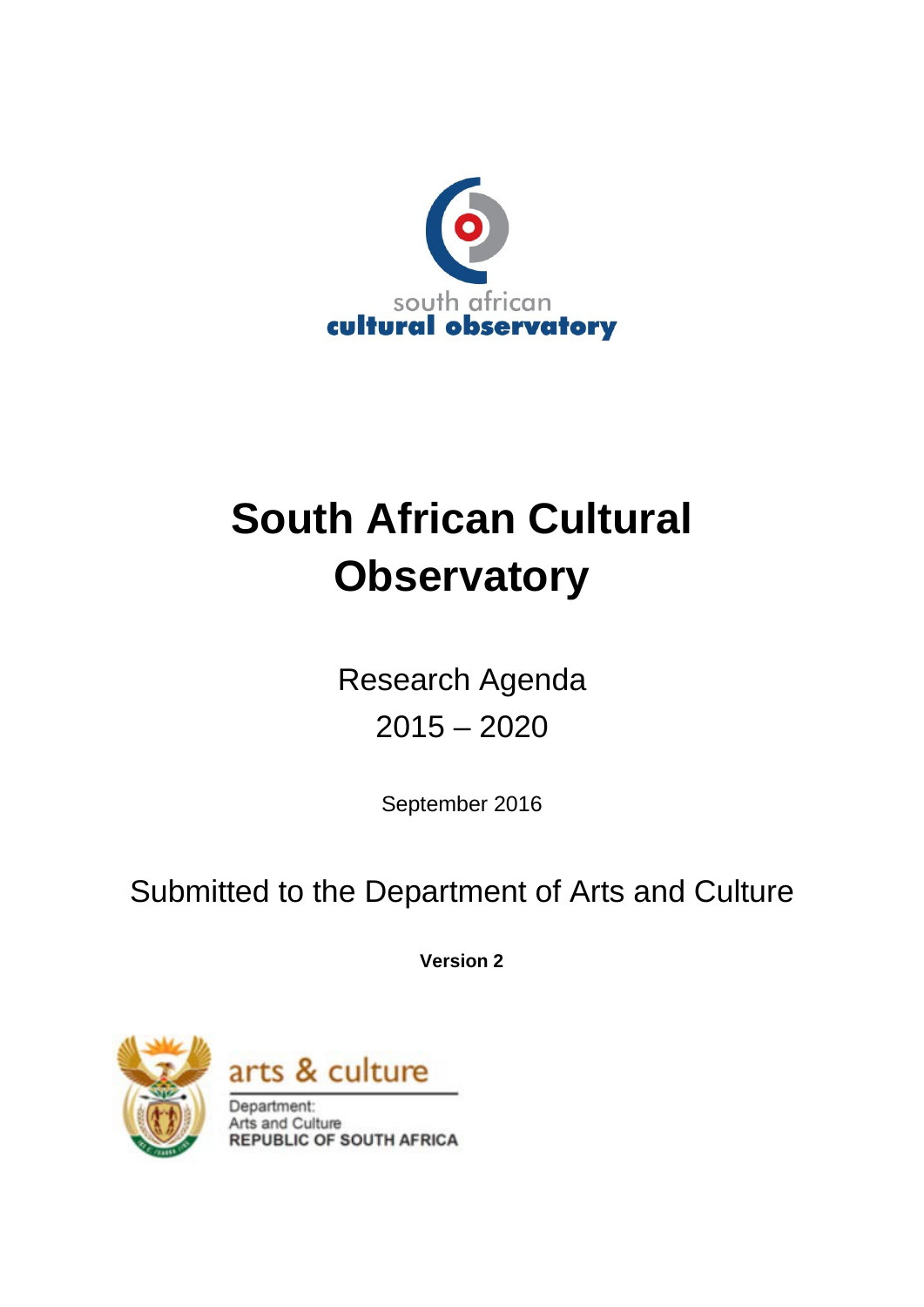# **Contents**

|    | 5. ALIGNMENT OF THE RESEARCH AGENDA AND THE DAC STRATEGIC PLAN 2015/16 - |  |
|----|--------------------------------------------------------------------------|--|
| 6. |                                                                          |  |
|    |                                                                          |  |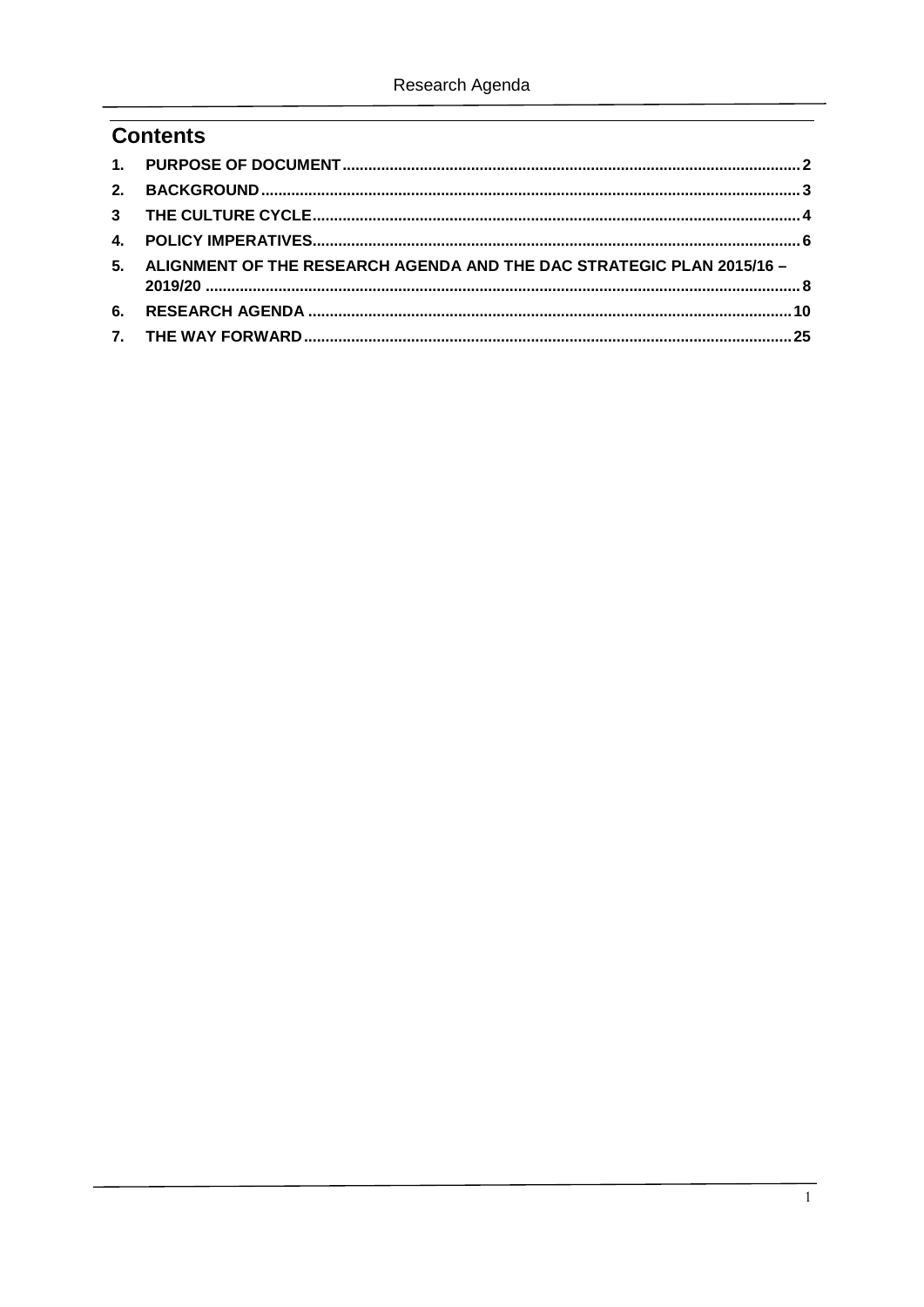#### <span id="page-2-0"></span>**1. Purpose of Document**

This document presents the Research Agenda for the cultural and creative industries of South Africa. This Research Agenda represents an attempt by the Department of Arts and Culture to focus research efforts and resources towards achieving research outputs that would enhance the development of the Cultural and Creative Industries in South Africa and to advance the policy imperatives of the South African Government and its key stakeholders.

This document therefore aims to:

- Define research requirements
- Define individual research agenda items required to address the research requirements of the industry
- Determine the alignment of proposed research agenda items with strategic and policy imperatives

In order to achieve these aims, this document has been structured to provide an overview of the cultural and creative industry, followed by a high-level review of policy and strategic mandates, which in turn is followed by a presentation of the current research requirements and research agenda items.

This is followed by an alignment of all research agenda items with relevant strategic and operational imperatives.

It is important to note that the proposed Research Agenda should be treated as a dynamic and ongoing work-in-progress, which will be continuously subjected to review and updating as new data and challenges emerge.

Additionally, it should be noted that the mandate of the Cultural Observatory is to develop the agenda. The actual implementation of all research agenda items will be determined by the mandates of relevant stakeholders and the availability of budgets.

To this effect this first Research Agenda has been developed after a number of consultations with the Department of Arts and Culture, the South African Cultural Observatory and industry stakeholders (through the hosting of a national workshop).

It is however important to note that some of the items contained in the Research Agenda may fall within in the scope of the Cultural Observatory, whilst others may fall within the scope of the Department of Arts and Culture (DAC), other organs of state, civil society, tertiary and private sector entities.

This updated version of the Research Agenda, has been based on inputs received during the hosting of the National Conference by the South African Cultural Observatory in Nelson Mandela Bay in May 2016. Additionally, data has been gathered during a range of domain workshops in Mpumalanga (18th August 2016), Limpopo (29th August 2016), North West (31st August 2016) and the Northern Cape (2 September 2016). As a result, the current version of the Research Agenda now contains 94 research items across 15 themes.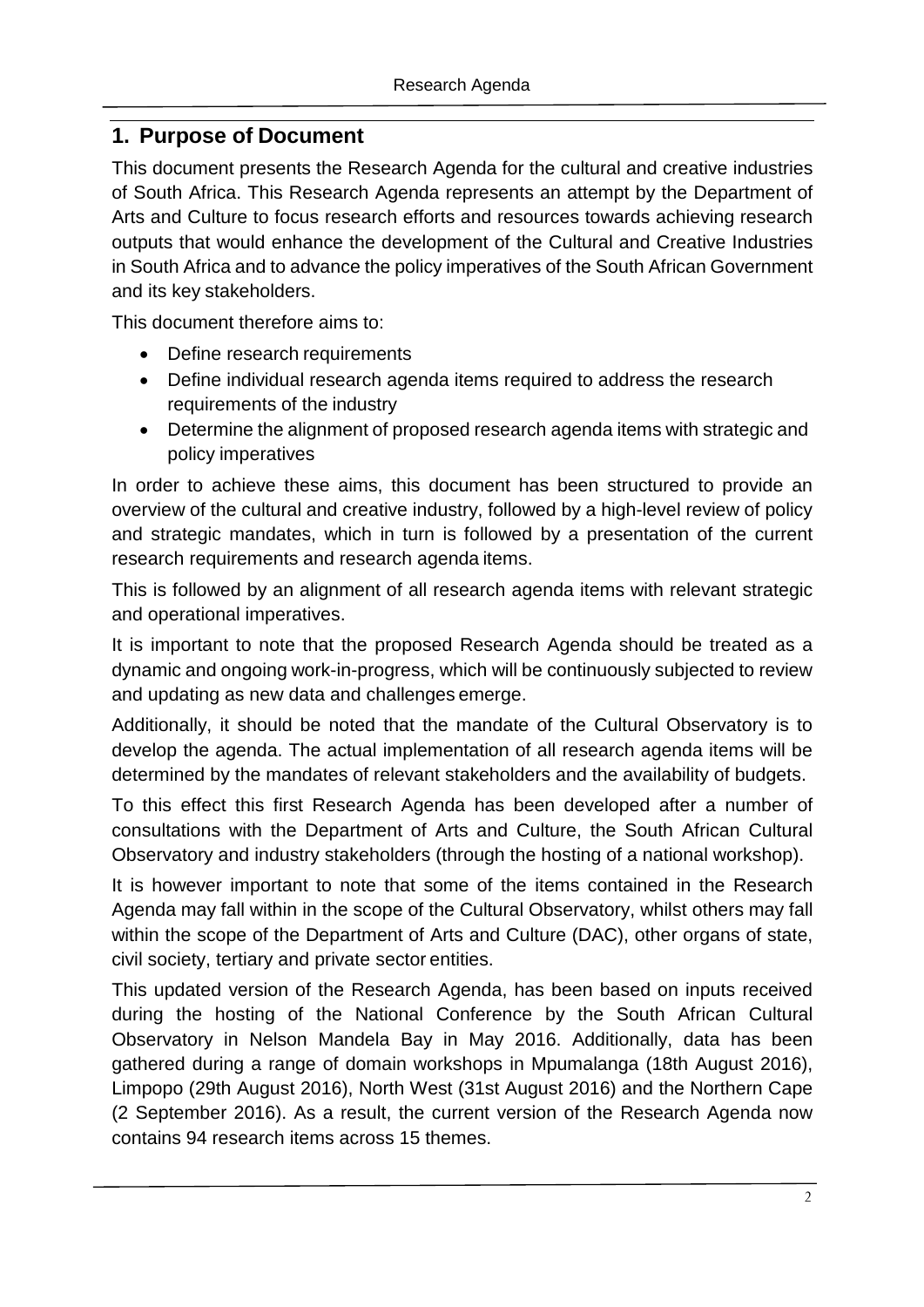## <span id="page-3-0"></span>**2. Background**

The "creative economy" looks at the relationship between creativity and economics, leading to a growing understanding of the nature of the relationship between the two and the ability to create wealth and extensive social value. The "Creative economy" covers creative activities/industries from the arts to science and technology. At the heart of the creative economy are the creative industries.

The creative economy can be defined as an evolving concept based on creative assets potentially generating economic growth and development (UNDP2010):

- It can foster income generation, job creation and expert earnings while promoting social cohesion, cultural diversity and humandevelopment
- It embraces economic, cultural and social aspects interacting with technology, intellectual property and tourism objectives
- It is a set of knowledge-based economic activities with a development dimension and cross-cutting linkages at macro and micro levels to the overall economy.
- It is a feasible development option calling for innovative, multidisciplinary policy responses and inter-ministerial action



**Figure 1: The Concentric Rings Model of the Cultural and Creative Industries (Throsby, 2013)**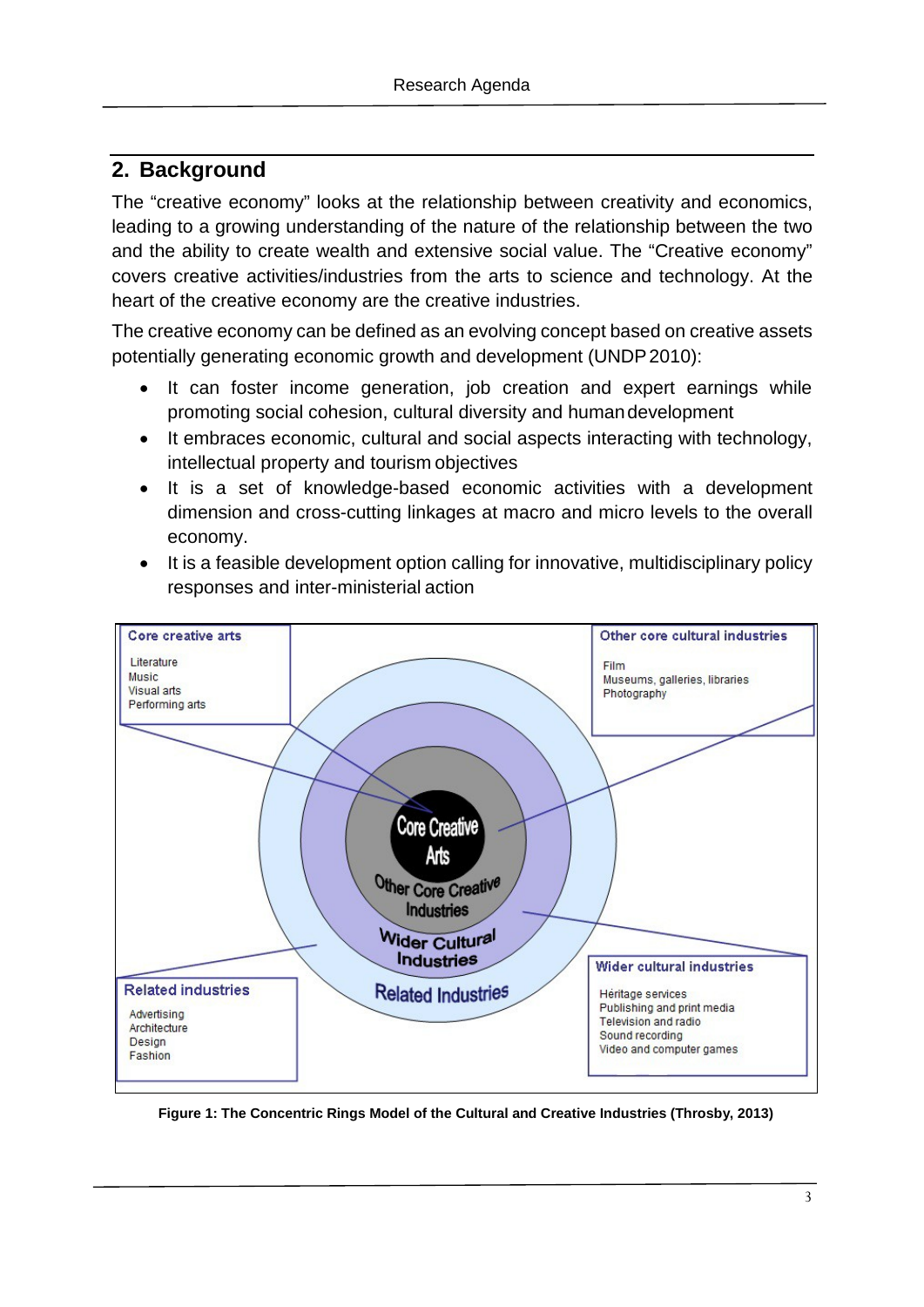The "Creative Industries in South Africa" report (Department of Labour, 2008) sets out a number of recommendations for further research on the economic and social impact of the sector.

Firstly, the lack of reliable quantitative data is acknowledged, but the report also notes that, since there is no hub for the collection of previous research on the creative industries, studies tend to be duplicated and/or not cross-referencedproperly.

One of the important functions of the Cultural Observatory is, therefore, to **develop rigorous data collection methodologies,** as well as to provide a central point for the collection and analysis of creative industries research to avoid unnecessary duplication.

Another important point that the report raises is that data collection is expensive and needs to be carefully informed by theory so that it is clear *why* the data is being collected and what it will be used for.

The report also makes the point that "There is now an ample body of 'best practice' international examples that can be benchmarked and intelligently copied when deciding on cultural indicators and survey methodology" (Department of Labour, 2008).

An important function of the Cultural Observatory is to **collate such international best practice** and to determine appropriate methods for data collection based on policy-relevant research questions in the South African context.

For example, much work has been done on the development of **cultural satellite accounts** (CSAs). These are an extension of the system of national accounts, already used by most countries to measure GDP, and focus on measuring the economic contribution of the cultural sector.

While there is currently no standardised method for generating CSAs, they usually include such key concepts as output, intermediate consumption, value added and employment (UNESCO Framework for Cultural Statistics: Handbook 1, 2009). The development of a set of CSAs for South Africa has been proposed in a recent report on trade on the creative industries (EuropeAid, 2013). Statistics South Africa (Stats SA) has developed tourism and draft ICT satellite accounts.

A report on the development of a South African Framework for Cultural Statistics has been drafted (DAC, 2014).

A research focus of the Cultural Observatory would thus be an exploration of how to work with Stats SA to create a set of CSAs for South Africa in line with international best practice.

## <span id="page-4-0"></span>**3. The Culture Cycle**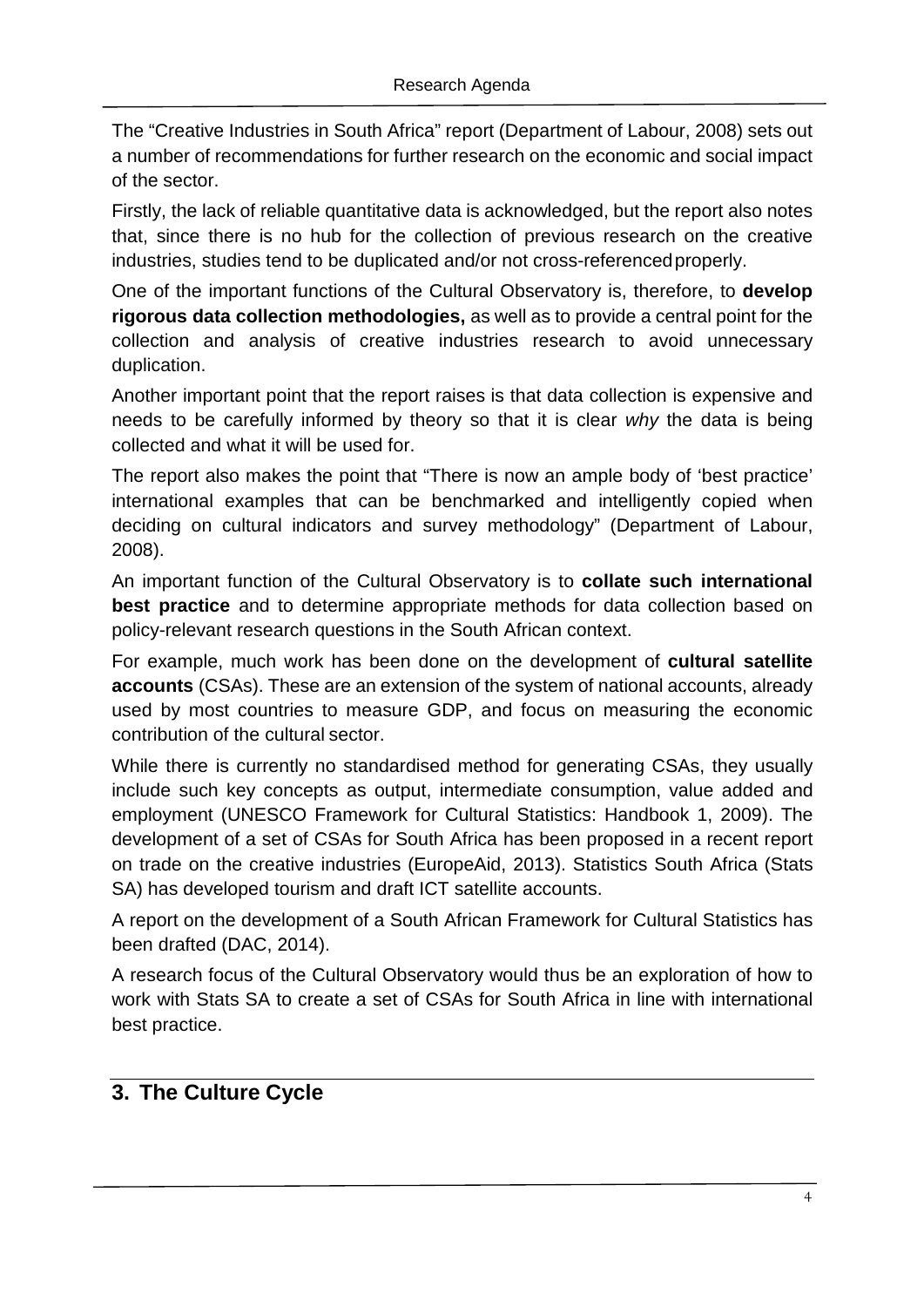There are a number of possible frameworks for the establishment of a research agenda. One is the "Culture cycle" described in the UNESCO Framework for Cultural Statistics (2009) as follows:

- I. **Creation:** the origination and authoring of ideas and content (e.g. sculptors, writers, design companies) and the making of one-off production (e.g. crafts, fine arts).
- II. **Production:** replicable cultural forms (e.g. TV programmes), as well as the specialist tools, infrastructure and processes used in their realisation (e.g. the production of musical instruments, the printing of newspapers).
- III. **Dissemination:** the bringing of generally mass-produced cultural products to consumers and exhibitors (e.g. the wholesale, retail and rental of recorded music and computer games, film distribution). With digital distribution, some goods and services go directly from the creator to the consumer.
- IV. **Exhibition/Reception/Transmission:** refers to the place of consumption and to the provision of live and/or unmediated cultural experiences to audiences by granting or selling access to consume/participate in time-based cultural activities (e.g. festival organisation and production, opera houses, theatres, museums). Transmission relates to the transfer of knowledge and skills that may not involve any commercial transaction and which often occurs in informal settings. It includes the transmitting of intangible cultural heritage from generation to generation.
- V. **Consumption/Participation:** the activities of audiences and participants in consuming cultural products and taking part in cultural activities and



**Figure 2 : The Culture cycle**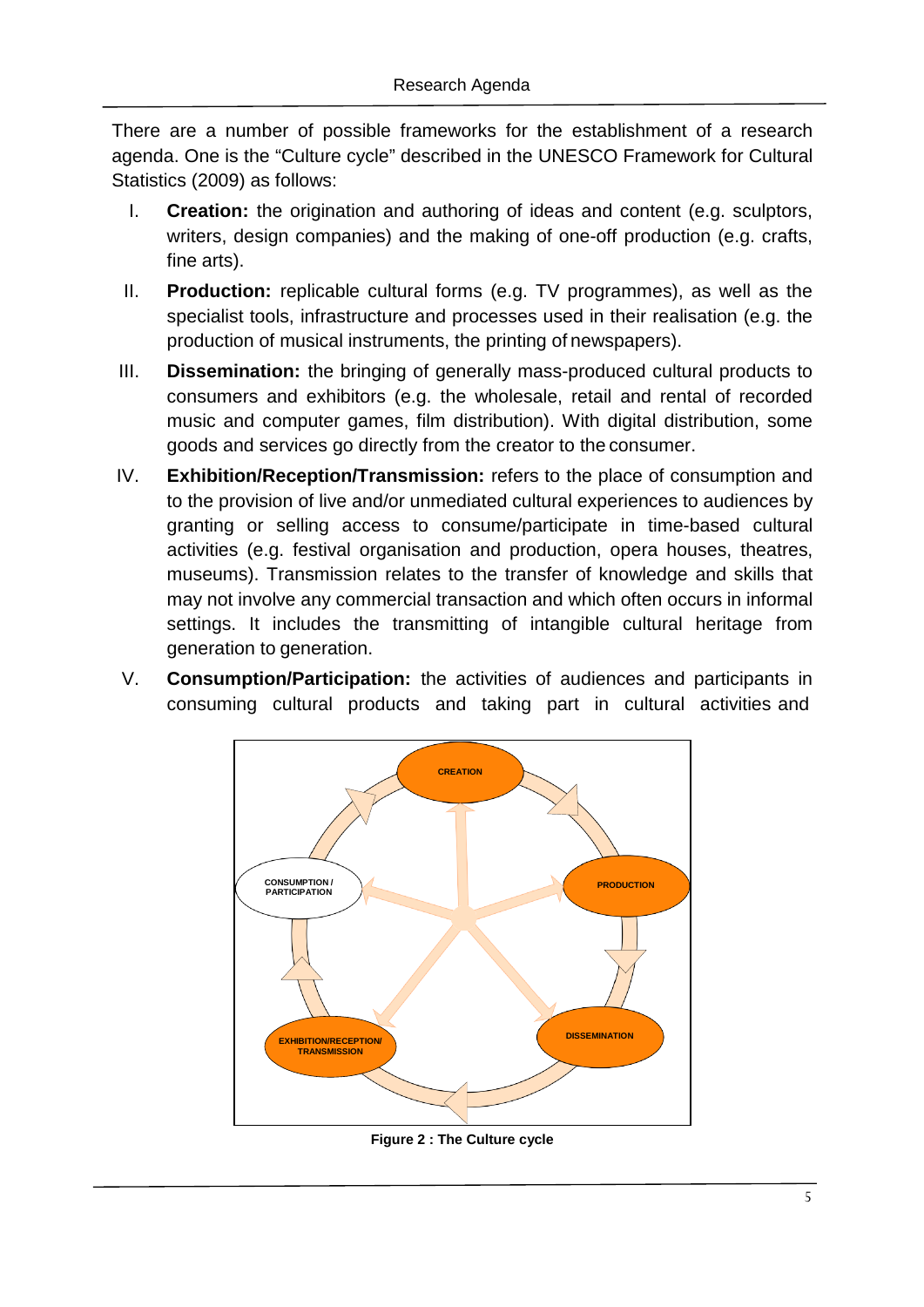experiences (e.g. book reading, dancing, participating in carnivals, listening to radio, visiting galleries).

### <span id="page-6-0"></span>**4. Policy Imperatives**

The **Draft Revised White Paper** on Arts and Culture (RWP) (2014) seeks to achieve a set of fifteen outcomes, namely:

- A policy and legislative environment that ensures effective transformation, organisation, development, co-ordination, management and delivery of Arts Culture Heritage (ACH)
- The existence of high quality, well-maintained and accessible infrastructure that supports the cultural and creative Industries
- The cultural and creative Industries holistically supported in all activities of the ACH value chain
- The existence of appropriate, streamlined institutional arrangements and structures designed for effective and efficient delivery of services, programmes and projects
- An increased number of suitably skilled and qualified cultural and creative industries practitioners that meet the human resource and capacity needs of the sector, and are active participants in socio-economic development
- The cultural and creative Industries transformed in terms of demographic representation and involvement at all levels of the value chain of ACH activities and the approach to delivering ACH to all
- The cultural and creative Industries actively contributes to the creation of decent work and economic growth
- Tangible and visibly higher levels of inclusion, social cohesion, social justice and social solidarity
- Tangible and visibly higher levels of active citizenship and citizen responsibility
- Tangible and visible alignment of work between government and all cultural and creative Industries role-players, based on a common understanding and approach
- Enhanced co-operative governance between DAC, provincial and local government structures and government departments that have an impact on the delivery of ACH;
- ACH promoted, protected and preserved whilst increasing access to, and participation by all
- Increased delivery of ACH in rural areas
- Tangible and visibly increased levels of moral regeneration and national consciousness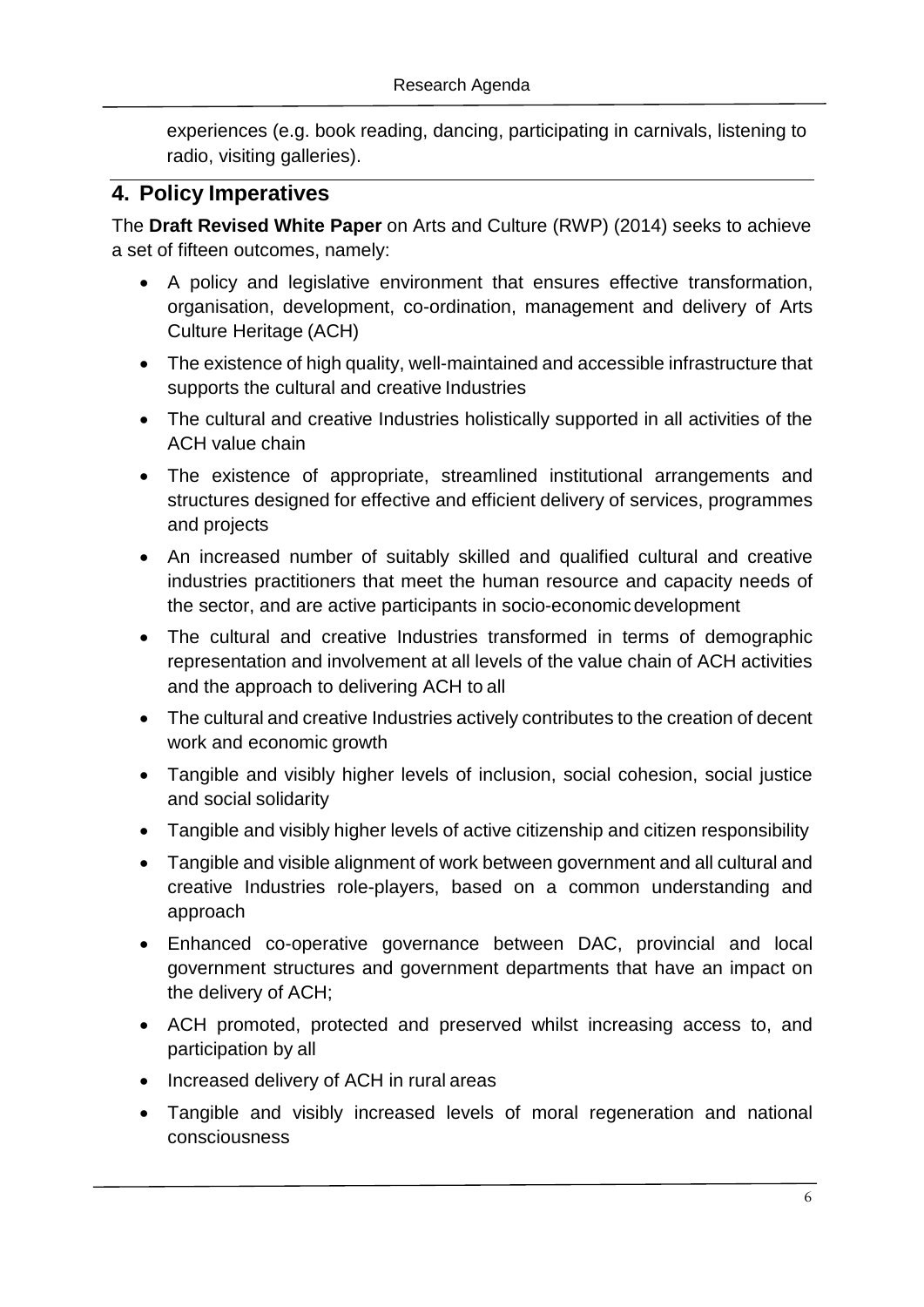• Support and enhance the international competitiveness of South Africa's Cultural and Creative Industries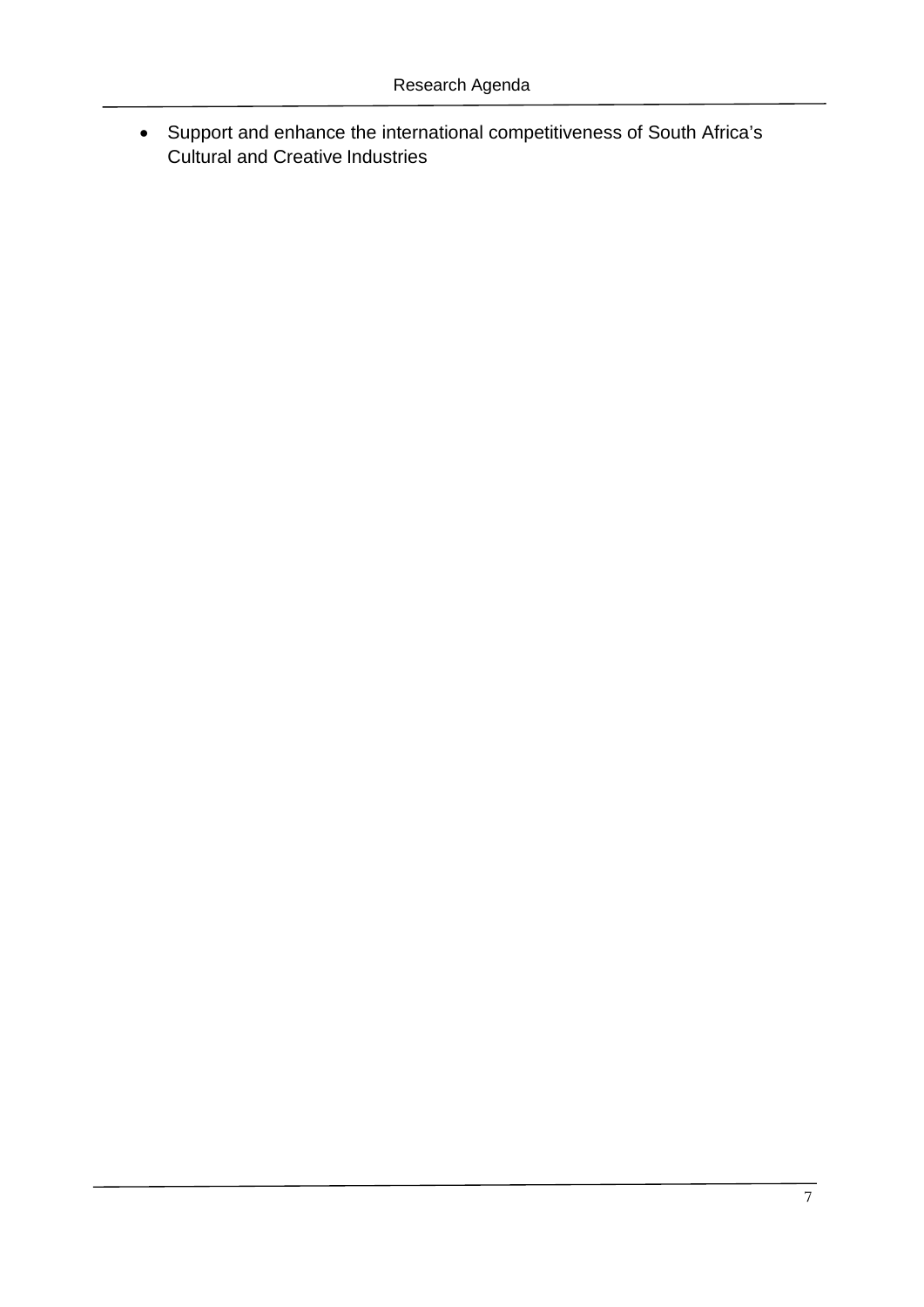#### Research Agenda



**Figure 3 : Cultural Domains as classified by the UNESCO Framework for Cultural Statistics (2009).**

#### <span id="page-8-0"></span>**5. Alignment of the Research Agenda and the DAC Strategic Plan 2015/16 – 2019/20**

The DAC contributes to national policy agenda in a number of ways. These include general policies, such as the National Development Plan (NDP) and Industrial Policy Action Plan (IPAP), as well as specific outcomes of the Medium Term Strategic Framework (MTSF).

In particular, DAC leads on MTSF Outcome 14, which relates to the development of "a diverse, socially cohesive society with a common national identity". To this end, Social Cohesion Development Indicators have been developed using data from the Development Indicators Report and SA Social Attitudes Survey.

More than any other sector, Arts, Culture and Heritage (ACH) play a vital role in the development of social cohesion, giving DAC a comparative advantage in this sector. The research agenda of the Cultural Observatory needs to take this into account.

#### **Other MTSF outcomes to which DAC contributes are:**

- **Outcome 1:** Quality basic education (ACH curriculum development)
- **Outcome 4:** Decent employment through inclusive growth (CCI growth, Mzanzi Golden Economy, labour absorbing sectors – craft & music)
- **Outcome 5:** A skilled and capable workforce to support an inclusive growth path (skills development through bursaries and programmes to increase employment in CCI and Culture, Arts, Tourism, Hospitality & Sports Sectoral Education and Training Authority CATHSETA; planned establishment of the National Cultural Industries Skills Academy of South Africa (NaCISA).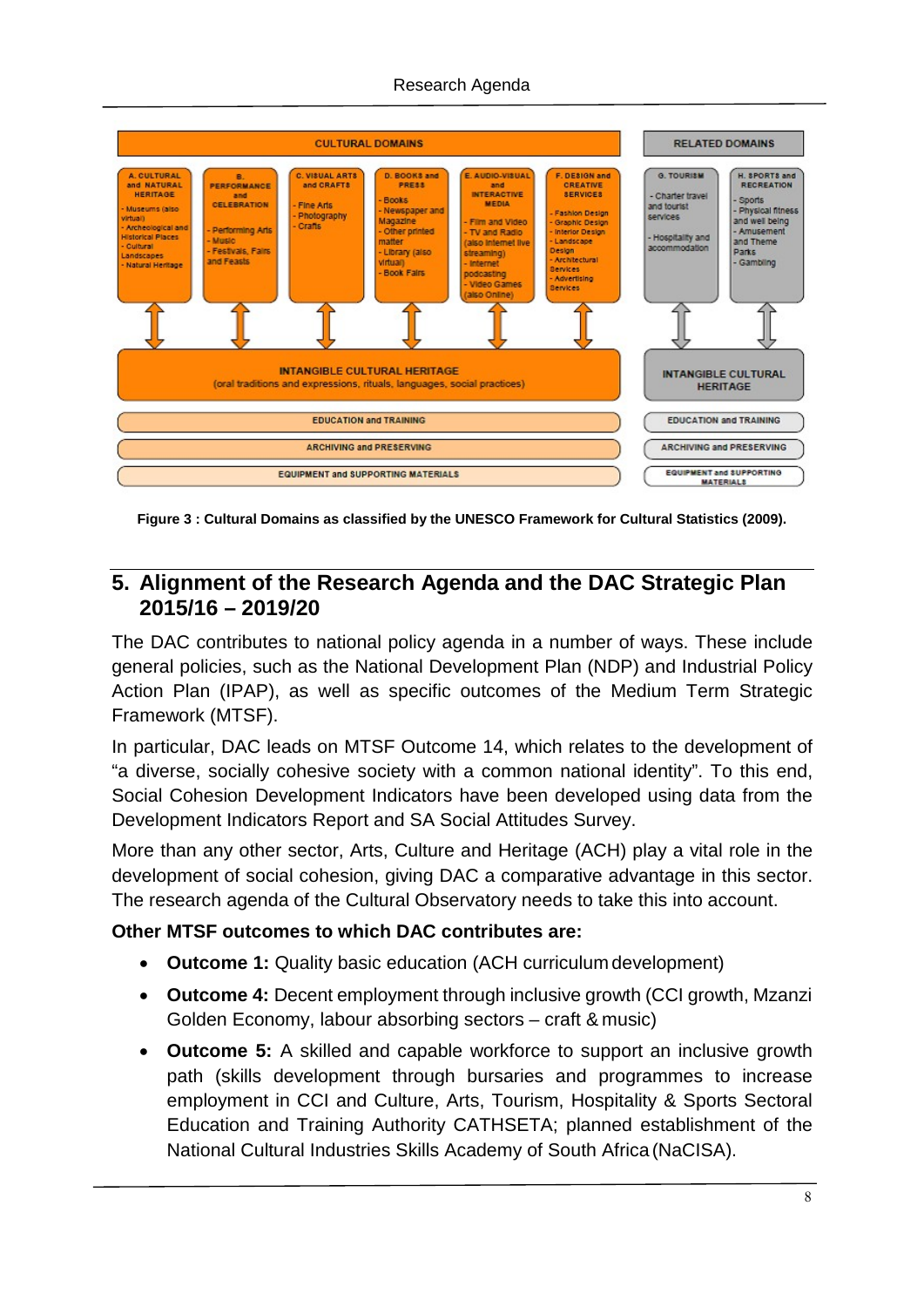- **Outcome 7:** Vibrant, equitable and sustainable rural communities contributing towards food security for all (establishment of community libraries and Community Arts Centres (CACs) development of CCIs in rural communities)
- **Outcome 11:** Create a better SA and contribute to a better Africa and world (Cultural diplomacy ; cultural agreements, international cooperation & African Continental Cultural Seasons; multilateral engagements withBRICS)

While contribution to all these outcomes may be beyond the initial scope of the fiveyear research agenda of the Cultural Observatory, they can be used as a guide to prioritise research areas, and to produce evidence-based and policy relevant research that feeds into these outcomes.

#### **The DAC Strategic Plan (2014) identified five priorities:**

- I. **An enabling policy, legislative and regulatory environment:** Coherent policies that guide directional planning towards the transformation of the ACH Sector, resulting in sustainable livelihoods and social cohesion.
- II. **Inclusive economic development:** An ACH Sector that is dynamic and efficient, and fosters inclusive growth.
- III. **Nation-building and social cohesion programmes:** The implementation of programmes that promote nation building and social cohesion.
- IV. **Radical economic transformation:** The alignment of policies and programmes with transformative outcomes.
- V. **Effective governance and implementation institutions:** The alignment of structures, authorities and systems with goals and objectives towards the implementation of the department's mandate.

For each priority, the DAC Strategic Plan identifies challenges and policy priorities. The table below presents some ideas for the shaping of a five-year research agenda for the Cultural Observatory, linking them to the MTSF outcomes that DAC contributes to, and to the priorities identified in the DAC Strategic Plan. They are also aligned with the draft Revised White Paper on Arts and Culture.

#### **Sector-Specific Studies**

**IPAP** identifies certain CCI sectors as "Cluster 2" – sectors that will receive scaled-up and broadened interventions because of their labour absorption capacity, and/or because South Africa has a comparative advantage in these sectors already, which can be used to drive growth and development.

The **Election Manifesto** also identifies some CCI sectors for special investment. They include the craft sector (particularly important in rural development), the music sector, film, books and publishing. Within the broader research agenda, domain specific studies on such strategic sectors, across the whole culture cycle, would also be possible (and would be particularly suitable for the more focused projects of Masters and PhD students).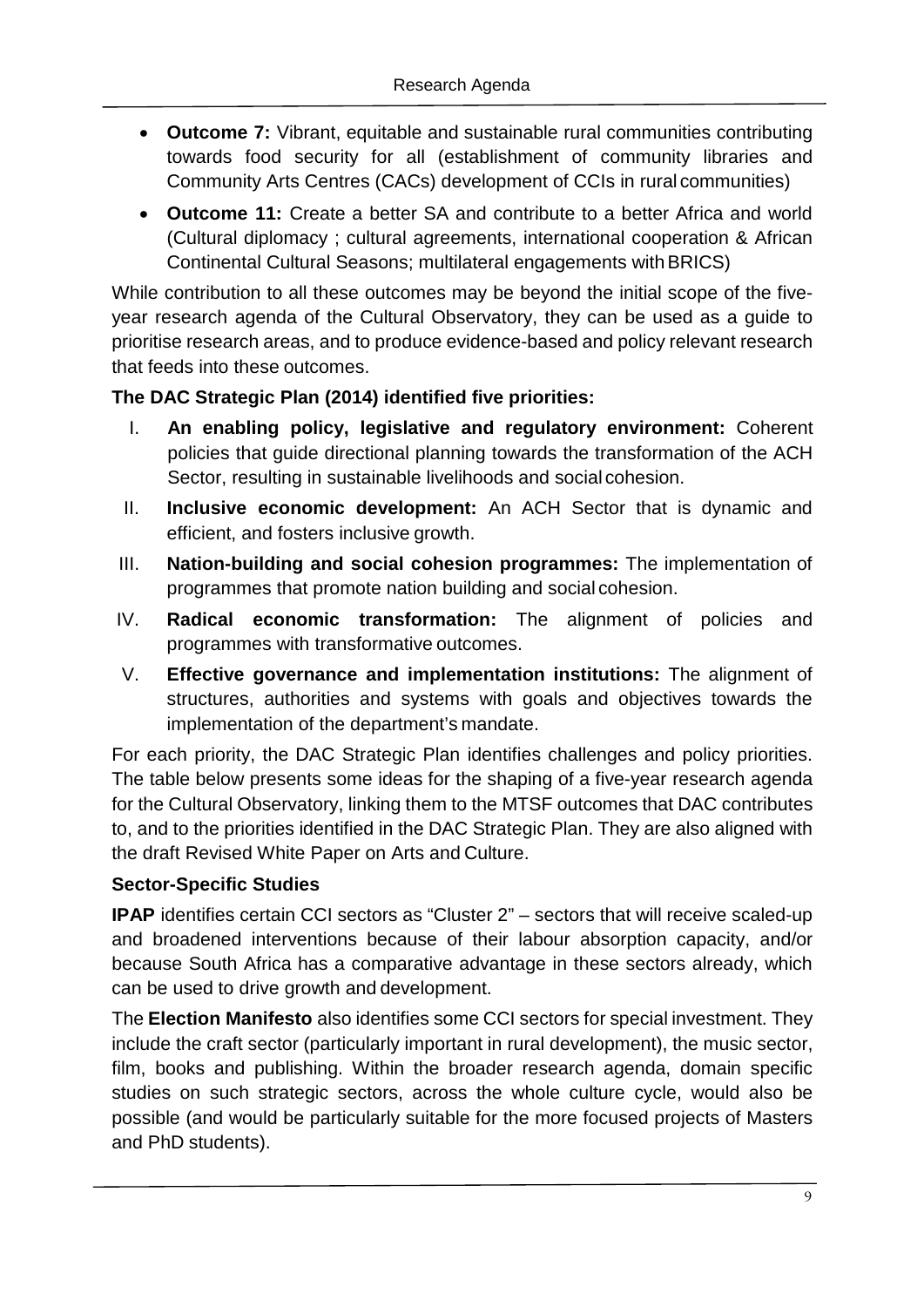# **6. Research Agenda**

The table below defines the proposed Research Agenda.

<span id="page-10-0"></span>

| <b>Ref</b> | <b>Research Requirement</b>                                                                                                                                                                                                                                                                                                                                                                                                                                                                                                                                                                                                                                                                                                                                                                                                                                                                       | <b>Proposed Research Agenda</b><br>Item(s)                                                                                                                                                                                                                                                                                                                                                                                                                                                                                                                                                                                                                                                                                                                | <b>Additional Information</b>                                                                                                                                                                | <b>Alignment with MTSF and DAC</b><br><b>Strategic Plan priorities</b>                    |
|------------|---------------------------------------------------------------------------------------------------------------------------------------------------------------------------------------------------------------------------------------------------------------------------------------------------------------------------------------------------------------------------------------------------------------------------------------------------------------------------------------------------------------------------------------------------------------------------------------------------------------------------------------------------------------------------------------------------------------------------------------------------------------------------------------------------------------------------------------------------------------------------------------------------|-----------------------------------------------------------------------------------------------------------------------------------------------------------------------------------------------------------------------------------------------------------------------------------------------------------------------------------------------------------------------------------------------------------------------------------------------------------------------------------------------------------------------------------------------------------------------------------------------------------------------------------------------------------------------------------------------------------------------------------------------------------|----------------------------------------------------------------------------------------------------------------------------------------------------------------------------------------------|-------------------------------------------------------------------------------------------|
| 1          | Create an academic and<br>philosophical base to inform the<br>interventions of the Cultural<br>Observatory to ensure high-order<br>academic engagements with other<br>Cultural Observatories and the<br>subject matter.<br>Develop the capability to reflect and<br>contribute to changing philosophical<br>and social science discourses on the<br>particularities of culture, including its<br>measurement, past, present and<br>future.<br>Ensure world-class academic and<br>intellectual debates, and exchange of<br>ideas in these terrains.<br>Provide the South African Cultural<br>Observatory with national, African<br>and international perspectives in<br>keeping with the metaphorical and<br>applied notions of a cultural<br>observatory.<br>Identify and conceptualize changing<br>nature of cultural and creative<br>activities and enterprises in<br>globalizing environments. | 1.1 Comparative international<br>analysis of Cultural Observatories<br>1.2 Hosting international meta-<br>theoretical debates about culture<br>and creative industries<br>1.3 Synthesize new approaches<br>and trends within the cultural and<br>creative space<br>1.4 Analyse the changing<br>narratives pertaining to culture<br>and creative industries.<br>1.5 Document the extent of the<br>available Body of Knowledge<br>pertaining to the Cultural and<br><b>Creative Industries</b><br>1.6 Analyse the degree of<br>alignment between the<br>"humanities" and "science" within<br>the Cultural and Creative<br>Industry.<br>1.7 Analyse and determine the<br>roles of the sacred and the public<br>within the Cultural and Creative<br>Industry. | These interventions should<br>create the basis for high-<br>order scholarship and<br>reflective capability which<br>should enhance academic<br>and research development<br>within the sector | DAC Strategic plan priority 5:<br>Effective governance and<br>implementation institutions |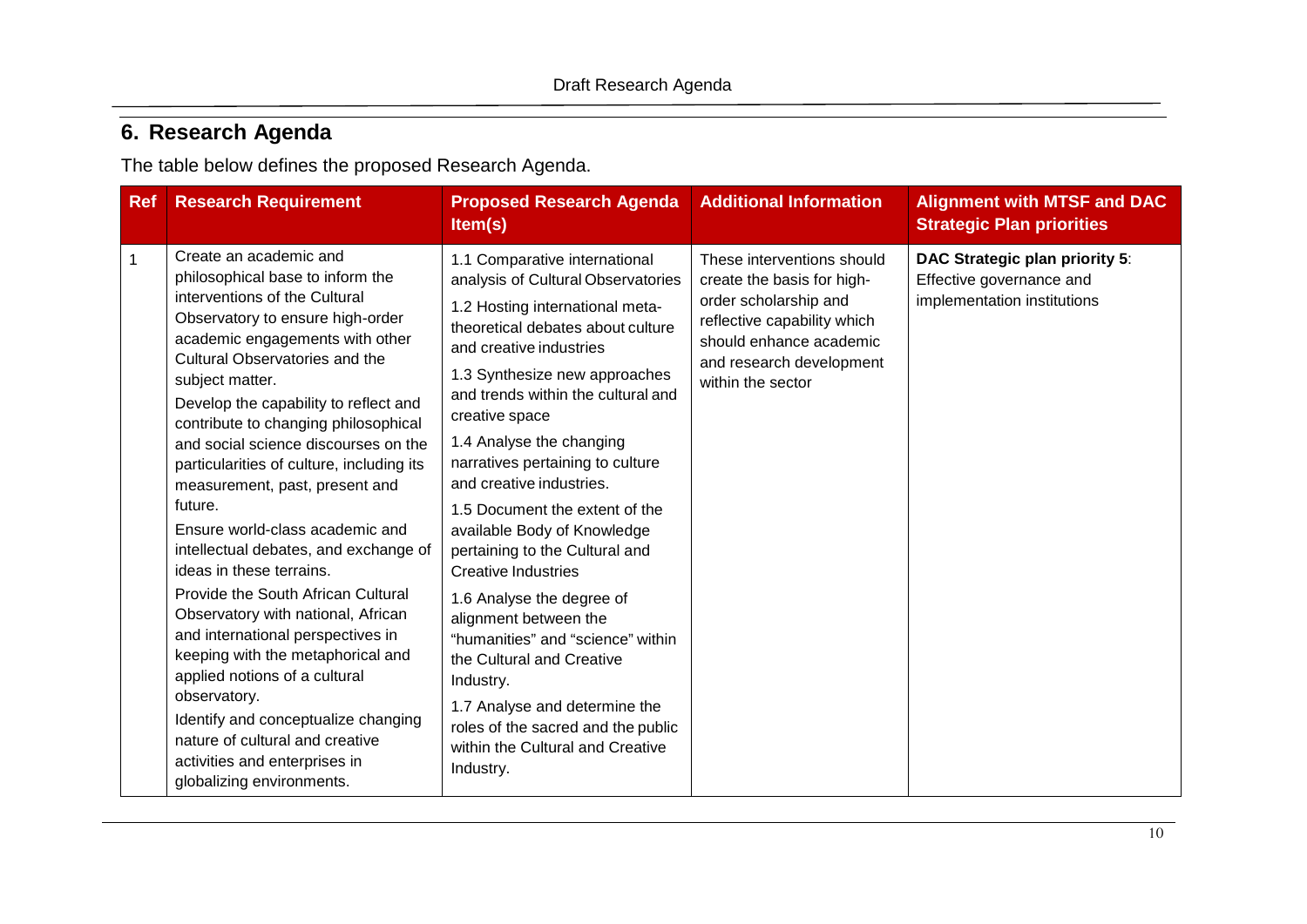| <b>Ref</b>     | <b>Research Requirement</b>                                                                                                                                                                                                                                                                                                                                                                                                                                                                                                                                 | <b>Proposed Research Agenda</b><br>Item(s)                                                                                                                                                                                                                                                                                                                                                                                                                                                                                                                                                                                                                                                                                                      | <b>Additional Information</b>                                                                                                                                                                                                                                                                                                                                                                                                                               | <b>Alignment with MTSF and DAC</b><br><b>Strategic Plan priorities</b>                                                                                                                                                                                                                                                                                                                                                                                                            |
|----------------|-------------------------------------------------------------------------------------------------------------------------------------------------------------------------------------------------------------------------------------------------------------------------------------------------------------------------------------------------------------------------------------------------------------------------------------------------------------------------------------------------------------------------------------------------------------|-------------------------------------------------------------------------------------------------------------------------------------------------------------------------------------------------------------------------------------------------------------------------------------------------------------------------------------------------------------------------------------------------------------------------------------------------------------------------------------------------------------------------------------------------------------------------------------------------------------------------------------------------------------------------------------------------------------------------------------------------|-------------------------------------------------------------------------------------------------------------------------------------------------------------------------------------------------------------------------------------------------------------------------------------------------------------------------------------------------------------------------------------------------------------------------------------------------------------|-----------------------------------------------------------------------------------------------------------------------------------------------------------------------------------------------------------------------------------------------------------------------------------------------------------------------------------------------------------------------------------------------------------------------------------------------------------------------------------|
|                | Interact with differing concepts and<br>notions of cultural observatories.                                                                                                                                                                                                                                                                                                                                                                                                                                                                                  |                                                                                                                                                                                                                                                                                                                                                                                                                                                                                                                                                                                                                                                                                                                                                 |                                                                                                                                                                                                                                                                                                                                                                                                                                                             |                                                                                                                                                                                                                                                                                                                                                                                                                                                                                   |
| $\overline{2}$ | Databases are currently scattered<br>across a number of sectors, each<br>containing individual data sets in<br>different degrees of completeness<br>and applicability to the research<br>needs of the sector.<br>This essentially creates a situation<br>where the body of knowledge<br>pertaining to cultural and creative<br>research areas is highly fragmented,<br>incomplete and sometimes<br>duplicated.<br>The research requirement is<br>therefore for the development of an<br>integrated platform where various<br>databases can be consolidated. | 2.1 Develop and host an<br><b>Interactive Culture and Creative</b><br><b>Industries Consolidated</b><br>Database Platform.<br>2.2 Develop a consolidated data<br>base for funding proposals and<br>feedback on proposals<br>2.3 Develop an integrated<br>database pertaining to sources of<br>funding and technical support<br>available to the Cultural and<br>Creative Sector.<br>2.4 Research and Determine best<br>practices and standards for data<br>base management in the Cultural<br>and Creative Sector.<br>2.5 Develop a working paper on<br>the use of open data.<br>2.6 Analyse why funding<br>proposals fail within the Cultural<br>and Creative Industry and make<br>recommendations as to how<br>these issues can be addressed. | A range of databases and<br>data sets are located within<br>the public and private sector,<br>including amongst others Art<br>Councils, the National<br>Lottery, the HSRC, the CSIR<br>and the Department of Arts<br>and Culture, Civil Society<br>institutions and private<br>research companies.<br>The creation of an integrated<br>and interactive database<br>should allow for substantial<br>stakeholder, inputs,<br>engagement and<br>collaboration. | Baseline data are needed for the<br>monitoring and evaluation of all<br>interventions, particularly where<br>quantitative measures are available<br>on the contribution of the CCI as in:<br><b>MTSF 4: Decent employment</b><br>through inclusive growth (Mzanzi<br>Golden Economy & Employment in<br>the CCI);<br>DAC Strategic plan priority 2:<br>Inclusive economic development<br>DAC Strategic plan priority 5:<br>Effective governance and<br>implementation institutions |
| 3              | There appears to be limited accurate<br>data available regarding the span<br>and scope of government spending                                                                                                                                                                                                                                                                                                                                                                                                                                               | 3.1 Develop a South African<br><b>Cultural and Creative Industries</b><br>Product Index (SACCIP).                                                                                                                                                                                                                                                                                                                                                                                                                                                                                                                                                                                                                                               | This research intervention<br>would require substantial<br>interaction and collaboration                                                                                                                                                                                                                                                                                                                                                                    | <b>MTSF 4: Decent employment</b><br>through inclusive growth (Mzanzi                                                                                                                                                                                                                                                                                                                                                                                                              |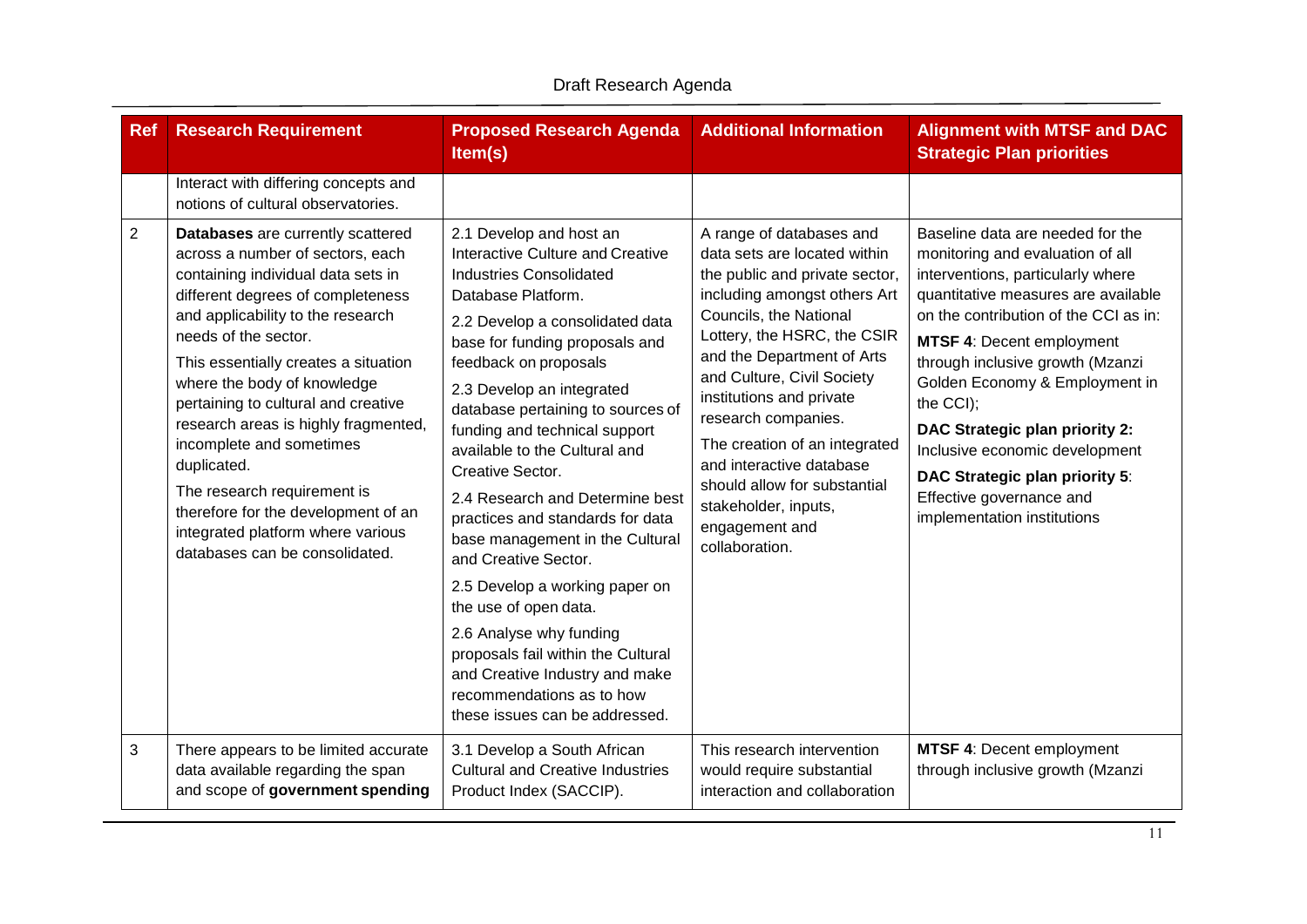| <b>Ref</b>     | <b>Research Requirement</b>                                                                                                                                                                                                                                                                                                                                                                                                                                                                                                                                           | <b>Proposed Research Agenda</b><br>Item(s)                                                                                                                                                                                                                                                                                                                                                                                                                                                                                                                                                                                                                                                                                                  | <b>Additional Information</b>                                                                                                                                                            | <b>Alignment with MTSF and DAC</b><br><b>Strategic Plan priorities</b>                                                                                                                                        |
|----------------|-----------------------------------------------------------------------------------------------------------------------------------------------------------------------------------------------------------------------------------------------------------------------------------------------------------------------------------------------------------------------------------------------------------------------------------------------------------------------------------------------------------------------------------------------------------------------|---------------------------------------------------------------------------------------------------------------------------------------------------------------------------------------------------------------------------------------------------------------------------------------------------------------------------------------------------------------------------------------------------------------------------------------------------------------------------------------------------------------------------------------------------------------------------------------------------------------------------------------------------------------------------------------------------------------------------------------------|------------------------------------------------------------------------------------------------------------------------------------------------------------------------------------------|---------------------------------------------------------------------------------------------------------------------------------------------------------------------------------------------------------------|
|                | within the cultural and creative<br>industry sector.<br>Furthermore it would appear that<br>cultural and creative industry<br>products are not accurately and<br>consistently classified in existing<br>product indexes which makes it<br>difficult to accurately determine<br>spending levels within the cultural<br>and creative industry.<br>The research need is therefore to<br>develop an accurate Cultural and<br>Creative Product Index which can in<br>turn be used to accurately determine<br>levels of government spending within<br>this economic sector. | 3.2 Develop a Status Report on<br>Levels of Government spending<br>in the Creative and Cultural<br>Sector utilising the proposed<br>South African Cultural and<br><b>Creative Industries Product</b><br>Index.<br>3.3 Develop Cultural Satellite<br>Accounts, based on the existing<br>South African Framework for<br><b>Cultural Statistics.</b><br>3.4 Determine the potential<br>impact of access to government<br>infrastructure in advancing the<br>development of the South African<br>Cultural and Creative Industry.<br>3.5 Develop a decentralised<br>funding model customised to the<br>implementation realities of rural<br>areas.<br>3.6 Develop a standardise<br>funding model for provincial and<br>local government spheres. | with both the National<br>Treasury and Stats SA.<br>The research should also<br>focus on both export and<br>import data pertaining to<br>cultural and creative<br>products and services. | Golden Economy & Employment in<br>the CCI).<br>DAC Strategic plan priority 2:<br>Inclusive economic development.<br>DAC Strategic plan priority 5:<br>Effective governance and<br>implementation institutions |
| $\overline{4}$ | Currently limited reliable data exists<br>pertaining to the size, profile, location<br>and contribution levels of both<br>creative industries and particularly<br>creative audiences.                                                                                                                                                                                                                                                                                                                                                                                 | 4.1 Determine the size, profile,<br>location and contribution levels of<br>creative industries and audiences<br>to the cultural and creative<br>sector.                                                                                                                                                                                                                                                                                                                                                                                                                                                                                                                                                                                     | From inputs gathered during<br>engagements with DAC it<br>would appear that the<br>biggest need is to obtain<br>data regarding the nature,                                               | MTSF 14: Social cohesion -<br>participation in ACH is about more<br>than just consumption, since it can<br>also be used to develop inter-cultural                                                             |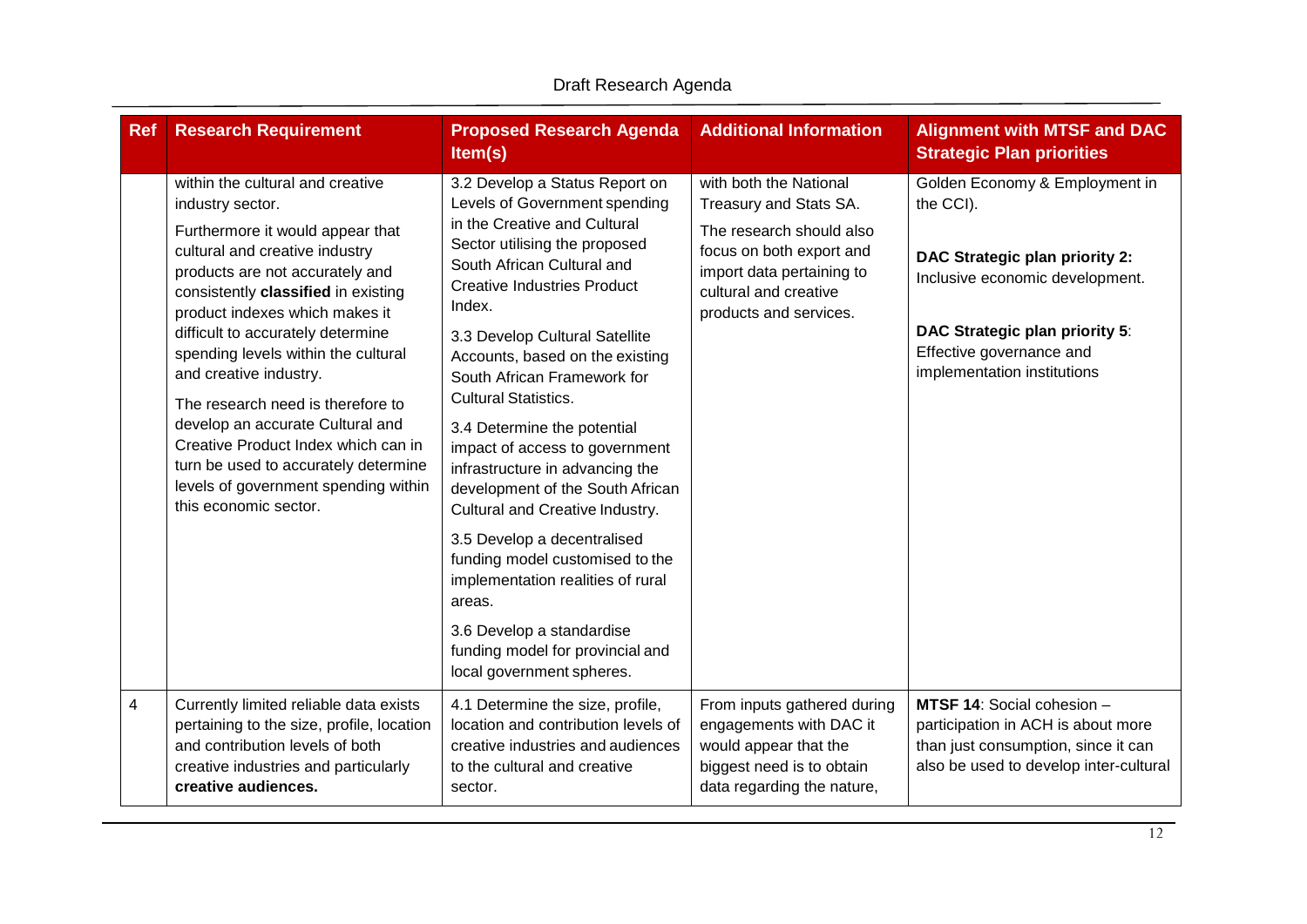| <b>Ref</b> | <b>Research Requirement</b>                                                                                                                                                 | <b>Proposed Research Agenda</b><br>Item(s)                                                                                                                                                                                                                                                                                                                                                                                                                                                                                                                                                                                                                                                                                                                                                                                                                                                                                 | <b>Additional Information</b>                                                                                                                                                                                                                                                                                  | <b>Alignment with MTSF and DAC</b><br><b>Strategic Plan priorities</b>                                                                                                                                                                                                                                                                                                                                                                                                |
|------------|-----------------------------------------------------------------------------------------------------------------------------------------------------------------------------|----------------------------------------------------------------------------------------------------------------------------------------------------------------------------------------------------------------------------------------------------------------------------------------------------------------------------------------------------------------------------------------------------------------------------------------------------------------------------------------------------------------------------------------------------------------------------------------------------------------------------------------------------------------------------------------------------------------------------------------------------------------------------------------------------------------------------------------------------------------------------------------------------------------------------|----------------------------------------------------------------------------------------------------------------------------------------------------------------------------------------------------------------------------------------------------------------------------------------------------------------|-----------------------------------------------------------------------------------------------------------------------------------------------------------------------------------------------------------------------------------------------------------------------------------------------------------------------------------------------------------------------------------------------------------------------------------------------------------------------|
|            | As a result, processes to identify<br>future opportunities for sustainable<br>development and growth within the<br>cultural and creative sector are<br>negatively impacted. | 4.2 Determine the role of cultural<br>and creative industries in<br>countering de-industrialisation<br>within the South African Spatial<br>Economy.<br>4.3 Determine the role of cultural<br>and creative industries in the<br>regeneration of urban and rural<br>spaces and economies.<br>4.4 Determine the impact of<br>identity and place-making in<br>creating and enabling<br>environment for the development<br>of cultural and creative industries.<br>4.5 Research the alternative<br>forms of expression and<br>entertainment in the arts and<br>what youth are doing to redefine<br>the arts and culture space they<br>occupy; and determine how this<br>is fundamentally changing the<br>arts environment.<br>4.6 Determine the viability of<br>social security elements for the<br>arts<br>4.7 Determine how city cultures<br>and regional cultures articulate<br>with the Cultural and Creative<br>Industries | location and profile of<br>creative audiences.<br>Addressing this research<br>agenda item would require<br>the development or use of a<br>number of tracking tools and<br>platforms; of which some<br>could be found with the<br>social media space.<br>This might have to include<br>the development of apps. | understanding which is important for<br>building social cohesion.<br><b>MTSF 4: Decent employment</b><br>through inclusive growth (Mzanzi<br>Golden Economy & Employment in<br>the CCI).<br>DAC Strategic Plan priority 1: An<br>enabling policy, legislative and<br>regulatory environment: Coherent<br>policies that guide directional<br>planning towards the transformation<br>of the ACH Sector, resulting in<br>sustainable livelihoods and social<br>cohesion. |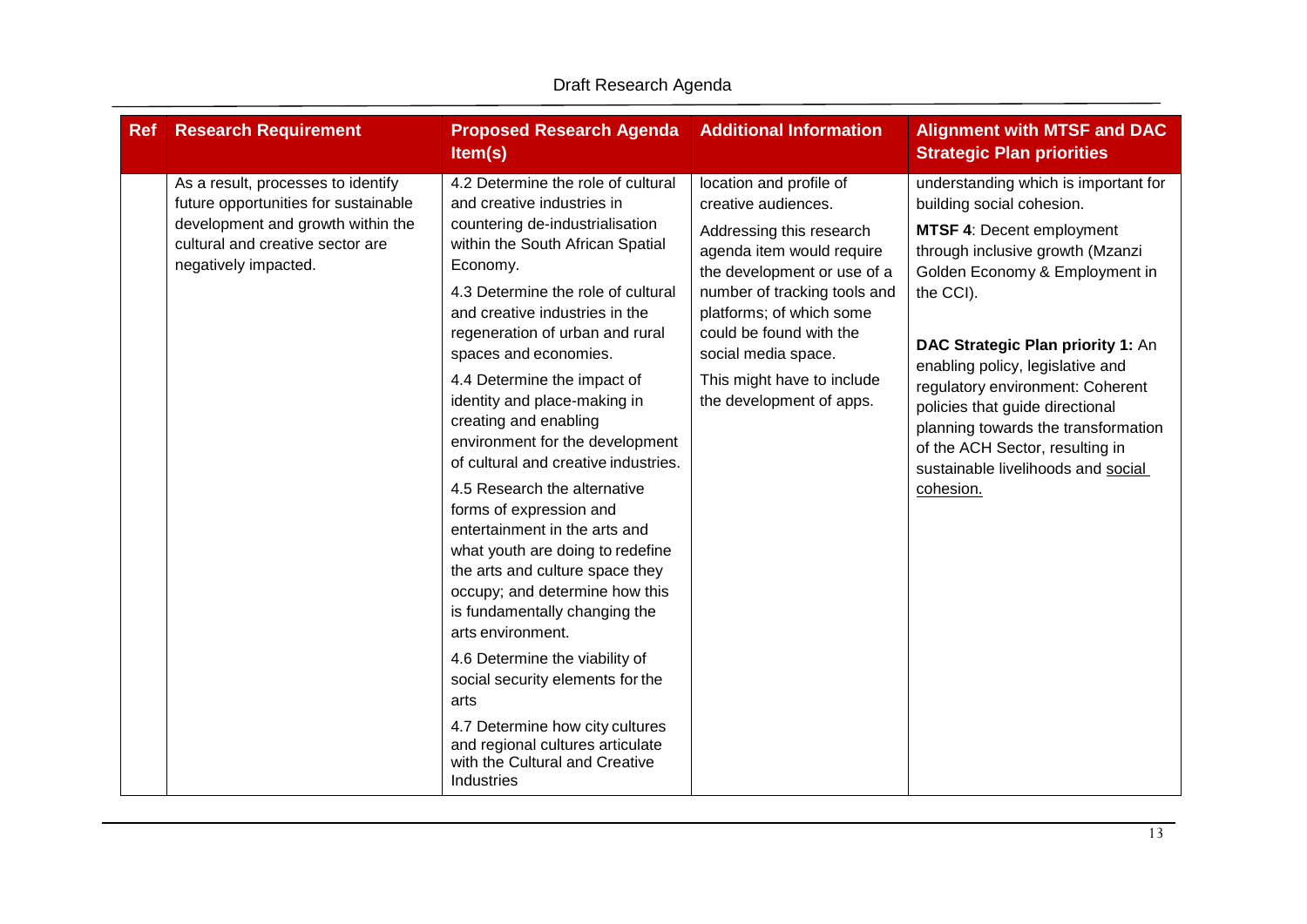| <b>Ref</b> | <b>Research Requirement</b>                                                                                                                          | <b>Proposed Research Agenda</b><br>Item(s)                                                                                                                                                                       | <b>Additional Information</b>                                                                                   | <b>Alignment with MTSF and DAC</b><br><b>Strategic Plan priorities</b>                                                                    |
|------------|------------------------------------------------------------------------------------------------------------------------------------------------------|------------------------------------------------------------------------------------------------------------------------------------------------------------------------------------------------------------------|-----------------------------------------------------------------------------------------------------------------|-------------------------------------------------------------------------------------------------------------------------------------------|
|            |                                                                                                                                                      | 4.8 Develop a working paper on<br>the understanding of regions and<br>local economies within the<br><b>Cultural and Creative Industry</b>                                                                        |                                                                                                                 |                                                                                                                                           |
|            |                                                                                                                                                      | 4.9 Develop a working paper that<br>focusses on defining culture<br>through the lens of ethnicity                                                                                                                |                                                                                                                 |                                                                                                                                           |
|            |                                                                                                                                                      | 4.10 Conduct a skills audit and<br>develop a skills development plan<br>that would assist in increasing the<br>competitive and comparative<br>advantages of the South African<br>Cultural and Creative Industry. |                                                                                                                 |                                                                                                                                           |
|            |                                                                                                                                                      | 4.11 Determine the capacity and<br>future requirements of<br>municipalities in order to advance<br>the development of the South<br><b>African Cultural and Creative</b><br>Industry.                             |                                                                                                                 |                                                                                                                                           |
| 5          | Objectively determine and track the<br>economic contribution of cultural<br>and creative industries to the South<br>African Economy.                 | 5.1 Determine the Contribution of<br><b>Creative and Cultural Industries</b><br>to the South African Economy.<br>5.2 Develop an economic input-                                                                  | A key success factor would<br>be strong cooperation and<br>linkages with the National<br>Treasury and Stats SA. | DAC Strategic Plan 2: Inclusive<br>economic development: An ACH<br>Sector that is dynamic and efficient,<br>and fosters inclusive growth. |
|            | Determine the contribution of the<br>cultural and creative economies must<br>comply with the UNESCO Statistical<br>Framework as well as the approved | output model (or GCE model)<br>pertaining to the Cultural and<br>Creative Industry.                                                                                                                              | The use of GIS to plot data<br>would be an essential value-<br>added aspect.                                    | MTSF 4: Decent employment<br>through inclusive growth (CCI<br>growth; Mzanzi Golden Economy;                                              |
|            | South African Statistical Framework.<br>This could be expanded to include<br>the development of economic input-                                      | 5.3 Develop a proposed<br>clustering model for the Cultural<br>and Creative Industry.                                                                                                                            | <b>Builds on CCI Mapping</b><br>Study already completed.<br>Data gathered could be                              | labour-absorbing sectors).                                                                                                                |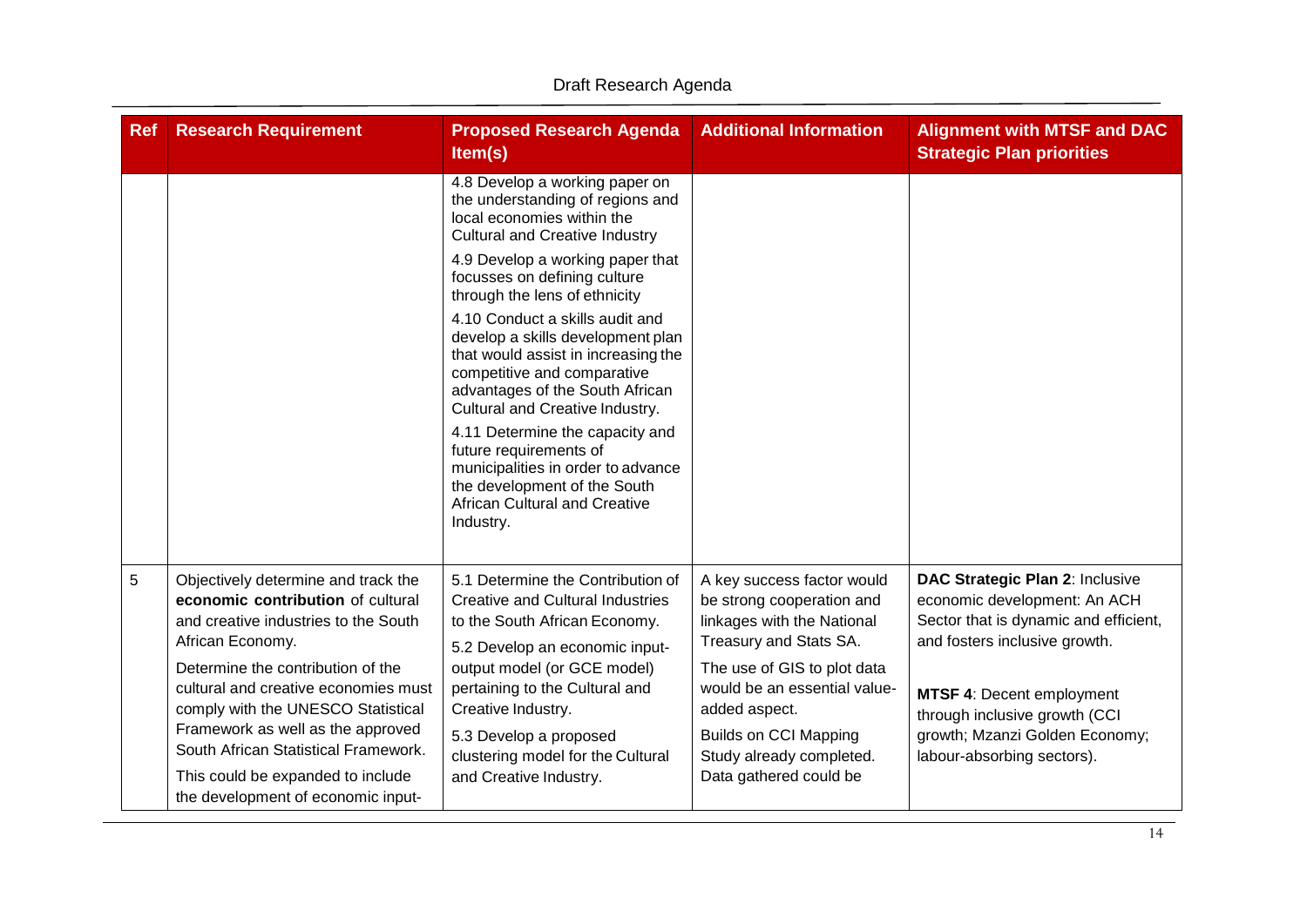| <b>Ref</b> | <b>Research Requirement</b>                                                                                                                                                                                                              | <b>Proposed Research Agenda</b><br>Item(s)                                                                                                                                                                                                | <b>Additional Information</b>              | <b>Alignment with MTSF and DAC</b><br><b>Strategic Plan priorities</b>                                            |
|------------|------------------------------------------------------------------------------------------------------------------------------------------------------------------------------------------------------------------------------------------|-------------------------------------------------------------------------------------------------------------------------------------------------------------------------------------------------------------------------------------------|--------------------------------------------|-------------------------------------------------------------------------------------------------------------------|
|            | output models so that economic<br>multi-pliers can be identified and their<br>contribution to the South African<br>Economy determined.                                                                                                   | 5.4 Determine the regional,<br>continental and global impact of<br>the South African Cultural and<br>Creative Industry.                                                                                                                   | added to and used to identify<br>clusters. | MTSF 5: A skilled and capable<br>workforce to support an inclusive<br>growth path.                                |
|            | Develop a value-chain analysis of the<br>cultural and creative industries to<br>assist in policy development, which<br>would inform the development of a<br>clustering model that would increase<br>the competitiveness of the industry. | 5.5 Mapping studies of South<br>African Cultural and Creative<br>Industries.<br>5.6 Monitoring and Evaluation of<br><b>Cultural and Creative Industries</b><br>interventions funded by DAC.                                               |                                            | MTSF 7: Vibrant, equitable and<br>sustainable rural communities<br>contributing towards food security for<br>all. |
|            |                                                                                                                                                                                                                                          | 5.7 Study to determine the<br>current and future contribution<br>towards sustainable development<br>and environmental sustainability<br>in line with COP21.                                                                               |                                            |                                                                                                                   |
|            |                                                                                                                                                                                                                                          | 5.8 Conduct a comparative study<br>between the formal and informal<br>elements of the South African<br><b>Cultural and Creative Industries</b><br>and determine the policy and<br>implementation implications for<br>the various sectors. |                                            |                                                                                                                   |
|            |                                                                                                                                                                                                                                          | 5.9 Determine how art works and<br>creative outputs generate<br>monetary value                                                                                                                                                            |                                            |                                                                                                                   |
|            |                                                                                                                                                                                                                                          | 5.10 Determine the viability of<br>professionalising the Cultural and<br>Creative Industry.                                                                                                                                               |                                            |                                                                                                                   |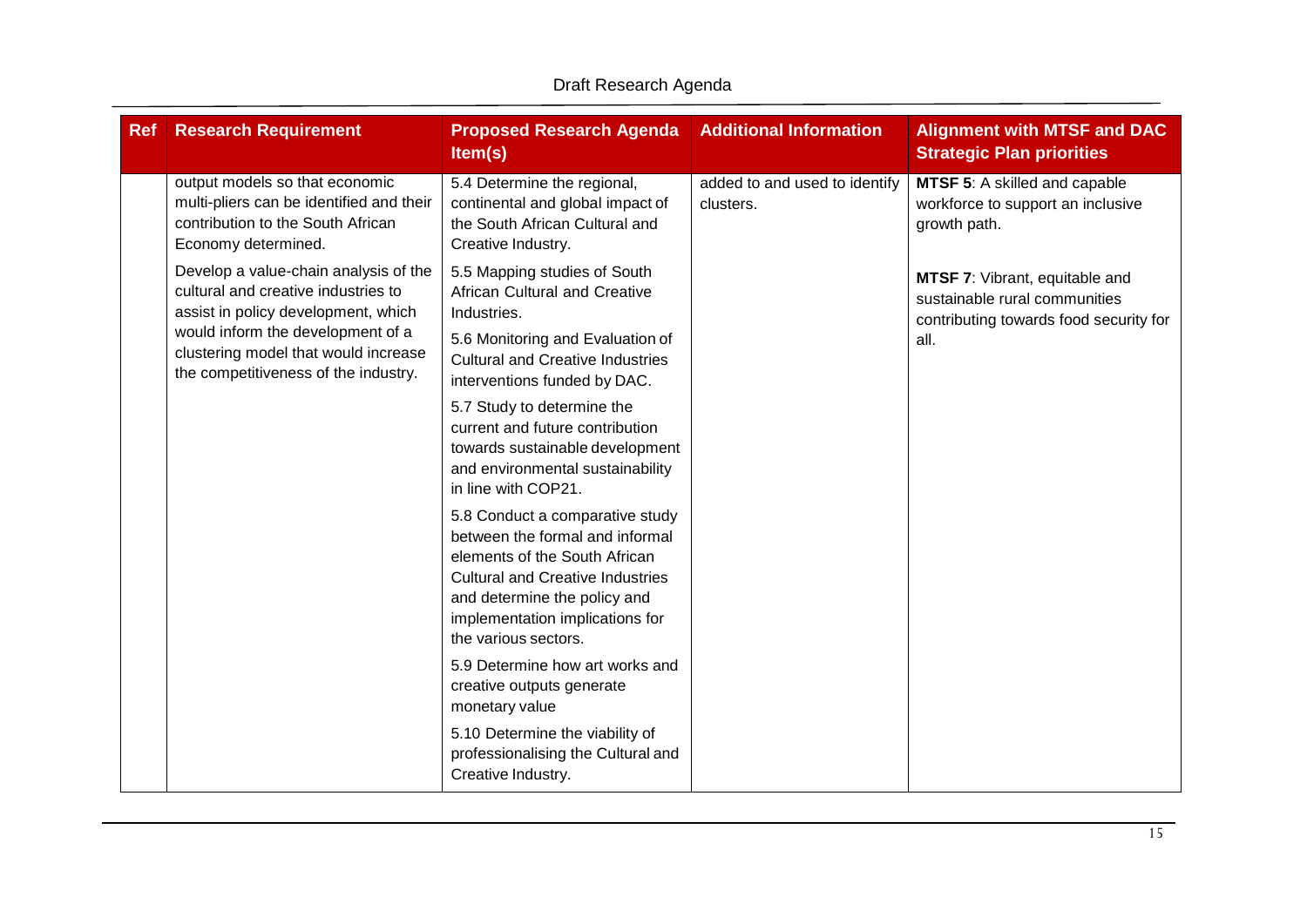| <b>Ref</b> | <b>Research Requirement</b>                                           | <b>Proposed Research Agenda</b><br>Item(s)                                                                                                                                                              | <b>Additional Information</b> | <b>Alignment with MTSF and DAC</b><br><b>Strategic Plan priorities</b>  |
|------------|-----------------------------------------------------------------------|---------------------------------------------------------------------------------------------------------------------------------------------------------------------------------------------------------|-------------------------------|-------------------------------------------------------------------------|
|            |                                                                       | 5.11 Identify best-practices that<br>would assist in the effective and<br>efficient commercialisation of<br>indigenous knowledge systems<br>within the South African Cultural<br>and Creative Industry. |                               |                                                                         |
|            |                                                                       | 5.12 Determine minimum<br>occupational and labour<br>standards for the South African<br>Cultural and Creative Industries.                                                                               |                               |                                                                         |
|            |                                                                       | 5.13 Determine the "state of<br>creatives" in South Africa that<br>would assist in the identification<br>of needs and requirements of<br>creatives within the Cultural and<br>Creative Industry.        |                               |                                                                         |
|            |                                                                       | 5.14 Create a mechanism to<br>measure economic derivatives for<br>marginalised cultural groups.                                                                                                         |                               |                                                                         |
|            |                                                                       | 5.15 Quantify the levels of social<br>security provided by the Cultural<br>and Creative Industry.                                                                                                       |                               |                                                                         |
| 6          | Determine the role, nature and<br>impact of innovation and disruptive | 6.1 Determine the role of<br>Innovation in advancing the                                                                                                                                                |                               | <b>MTSF 1: Quality basic education</b><br>(ACH curriculum development). |
|            | technologies in advancing the<br>development of the South African     | development of the South African<br><b>Creative and Cultural Industry</b>                                                                                                                               |                               | DAC Strategic Plan 2: Inclusive<br>economic development: An ACH         |
|            | Creative and Cultural Industry.                                       | 6.2. Define and determine the<br>requirements to establish a                                                                                                                                            |                               | Sector that is dynamic and efficient,<br>and fosters inclusive growth.  |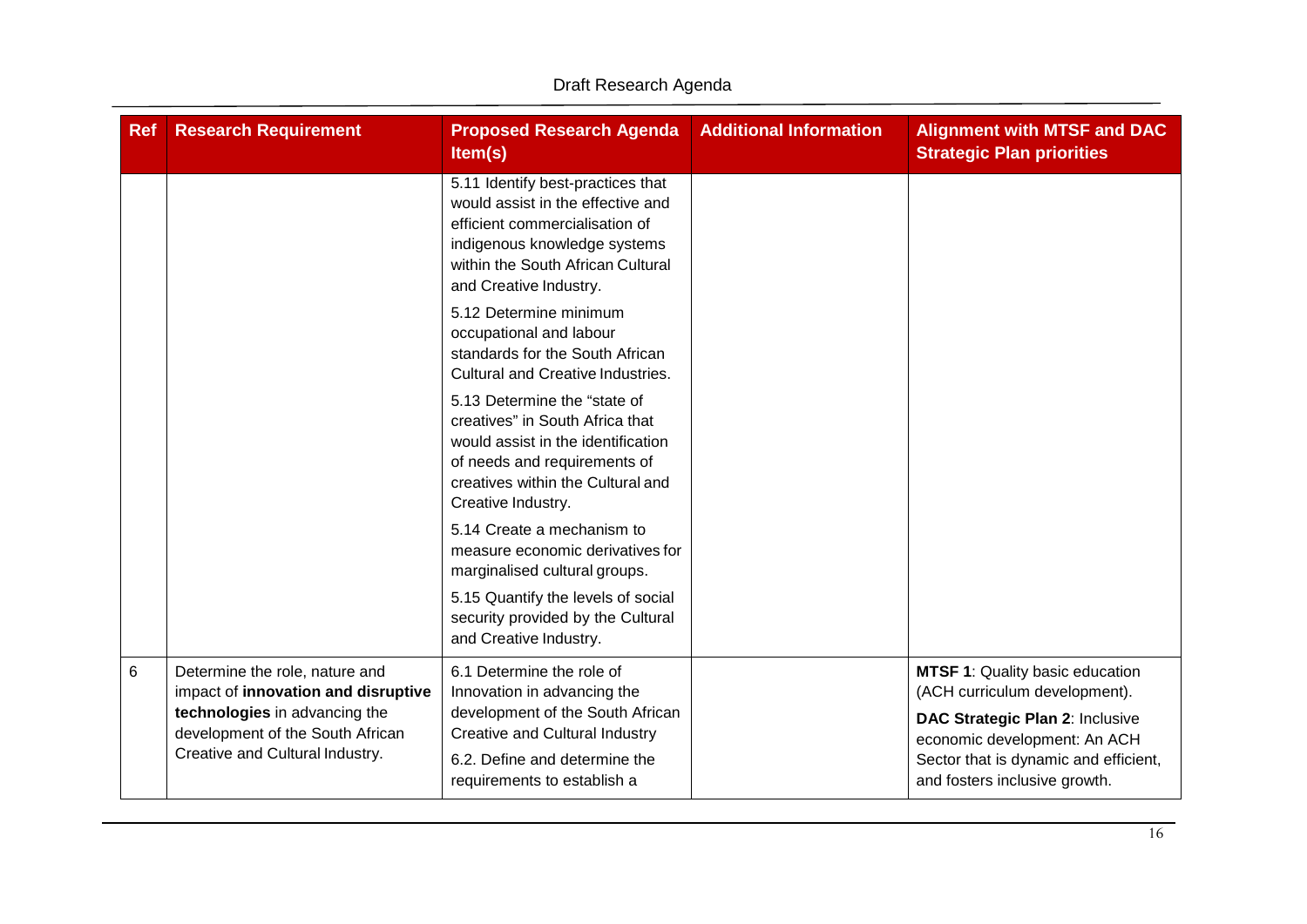| <b>Ref</b>     | <b>Research Requirement</b>                                                                                                                                                                                                                                                                                                                                                                                                                                                                                      | <b>Proposed Research Agenda</b><br>Item(s)                                                                                                                                                                                                                                                                                                                                                                                                                                                                  | <b>Additional Information</b>                                                                                                                                                     | <b>Alignment with MTSF and DAC</b><br><b>Strategic Plan priorities</b>                                                                                                                                                                                                                                                                                                                                                                                                                                                                                                      |
|----------------|------------------------------------------------------------------------------------------------------------------------------------------------------------------------------------------------------------------------------------------------------------------------------------------------------------------------------------------------------------------------------------------------------------------------------------------------------------------------------------------------------------------|-------------------------------------------------------------------------------------------------------------------------------------------------------------------------------------------------------------------------------------------------------------------------------------------------------------------------------------------------------------------------------------------------------------------------------------------------------------------------------------------------------------|-----------------------------------------------------------------------------------------------------------------------------------------------------------------------------------|-----------------------------------------------------------------------------------------------------------------------------------------------------------------------------------------------------------------------------------------------------------------------------------------------------------------------------------------------------------------------------------------------------------------------------------------------------------------------------------------------------------------------------------------------------------------------------|
|                |                                                                                                                                                                                                                                                                                                                                                                                                                                                                                                                  | "culture of innovation" and the<br>ingredients required to make<br>such a culture to thrive.                                                                                                                                                                                                                                                                                                                                                                                                                |                                                                                                                                                                                   |                                                                                                                                                                                                                                                                                                                                                                                                                                                                                                                                                                             |
|                |                                                                                                                                                                                                                                                                                                                                                                                                                                                                                                                  | 6.3 Identify support mechanism<br>that are required to drive<br>innovation.                                                                                                                                                                                                                                                                                                                                                                                                                                 |                                                                                                                                                                                   |                                                                                                                                                                                                                                                                                                                                                                                                                                                                                                                                                                             |
|                |                                                                                                                                                                                                                                                                                                                                                                                                                                                                                                                  | 6.4 Draft a Position Paper on the<br>role of social media and<br>networking in advancing the<br>development of the Cultural and<br>Creative Industry.                                                                                                                                                                                                                                                                                                                                                       |                                                                                                                                                                                   |                                                                                                                                                                                                                                                                                                                                                                                                                                                                                                                                                                             |
| $\overline{7}$ | Very limited data is available<br>regarding the value of Intellectual<br>Property of the Cultural and Creative<br>Industry for both policy and<br>implementation purposes.<br>The need is therefore to determine<br>the value of Intellectual Property<br>within the Cultural and Creative<br>Economy and to present a framework<br>for ensuring the effective and efficient<br>management and protection of<br>Intellectual Property in line with the<br>policy imperatives of the South<br>African government. | 7.1 Determine the value of<br>Intellectual Property in the South<br>African Economy.<br>7.2 Develop a strategic and<br>Policy Framework for protecting<br>and expanding the value of<br>Intellectual Property within the<br>South African Cultural and<br>Creative Industry.<br>7.3 Determine best practice for<br>managing Intellectual Property<br>Rights within the context of a<br>Developing Countries.<br>7.4 Develop a working paper on<br>the role and inclusion of<br>indigenous knowledge systems | These interventions must<br>also focus on bi- and multi-<br>lateral agreements that exist<br>pertaining to Intellectual<br>Property within the Cultural<br>and Creative Industry. | <b>MTSF 1: Quality basic education</b><br>(ACH curriculum development)<br><b>MTSF 11: Create a better SA and</b><br>contribute to a better Africa and<br>world (Cultural diplomacy; cultural<br>agreements, international<br>cooperation; multilateral<br>engagements with BRICS)<br>DAC Strategic Plan 2: Inclusive<br>economic development: An ACH<br>Sector that is dynamic and efficient,<br>and fosters inclusive growth.<br>DAC Strategic Plan 4: Radical<br>economic transformation: The<br>alignment of policies and<br>programmes with transformative<br>outcomes. |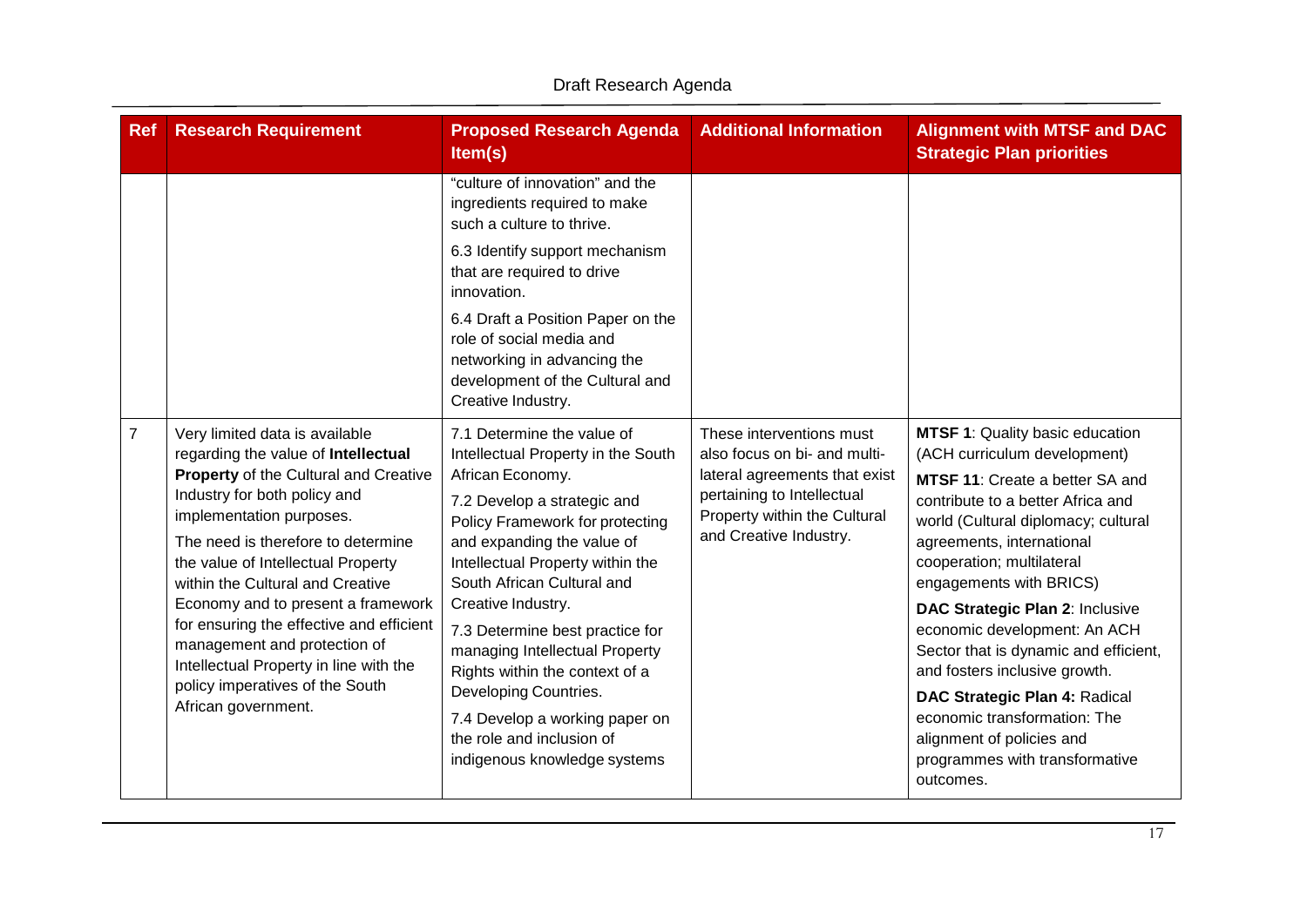| <b>Ref</b>       | <b>Research Requirement</b>                                                                                                                                                                                                                                                                                                  | <b>Proposed Research Agenda</b><br>Item(s)                                                                                                                                                                                                                                                                                | <b>Additional Information</b>                                                                                                                                                                                               | <b>Alignment with MTSF and DAC</b><br><b>Strategic Plan priorities</b>                                                                                                                                                                                                                                            |
|------------------|------------------------------------------------------------------------------------------------------------------------------------------------------------------------------------------------------------------------------------------------------------------------------------------------------------------------------|---------------------------------------------------------------------------------------------------------------------------------------------------------------------------------------------------------------------------------------------------------------------------------------------------------------------------|-----------------------------------------------------------------------------------------------------------------------------------------------------------------------------------------------------------------------------|-------------------------------------------------------------------------------------------------------------------------------------------------------------------------------------------------------------------------------------------------------------------------------------------------------------------|
|                  |                                                                                                                                                                                                                                                                                                                              | within the context of Intellectual<br>Property Rights.<br>7.5 Develop and understanding<br>of modern day patronage<br>systems within the arts and<br>creative industries and its role in<br>developing Intellectual Property.                                                                                             |                                                                                                                                                                                                                             | DAC Strategic Plan 5: Effective<br>governance and implementation<br>institutions: The alignment of<br>structures, authorities and systems<br>with goals and objectives towards<br>the implementation of the<br>Department's mandate.                                                                              |
| 8                | Data is required to determine the<br>current and potential impact of<br>cultural and creative education on<br>learners and economic growth and<br>competitiveness.                                                                                                                                                           | 8.1 Determine the impact of<br>cultural and creative education on<br>learners and determine its<br>potential contribution towards<br>increasing the competitiveness of<br>the South African economy.<br>8.2 Determine how Arts, Cultural<br>and Heritage can be advanced<br>within the South African<br>education system. | A case study to consider in<br>this regard pertains to the<br>impact of design education<br>of the increased<br>competitiveness of the<br>Indian economy.                                                                   | MTSF 1: Quality basic education<br>(ACH curriculum development).<br>MTSF 5: A skilled and capable<br>workforce to support an inclusive<br>growth path.                                                                                                                                                            |
| $\boldsymbol{9}$ | Currently social cohesion as an<br>outcome of the Medium Terms<br>Strategic Framework (MTSF) is being<br>measured by 88 indicators across 13<br>National Departments.<br>This makes the integration of data<br>and communication to decision-<br>makers very difficult which in turn<br>reduces the ability to make informed | 9.1 Develop a Social Cohesion<br><b>Statistical Index</b><br>9.2 Determine the degree of<br>cultural diversity in South Africa,<br>as set out in the UNESCO<br>guidelines (Technical Paper 6,<br>2011) for the measurement of the<br>"diversity of cultural expressions"                                                  | Close collaboration with all<br>13 National Departments is<br>required to ensure optimal<br>integration.<br>Mechanisms must also be<br>developed to include data<br>captured at a Provincial and<br>Local Government level. | <b>MTSF 14: Social Cohesion</b><br><b>MTSF 11: Create a better SA and</b><br>contribute to a better Africa and<br>world.<br>DAC Strategic Plan 1: An enabling<br>policy, legislative and regulatory<br>environment: Coherent policies that<br>guide directional planning towards<br>the transformation of the ACH |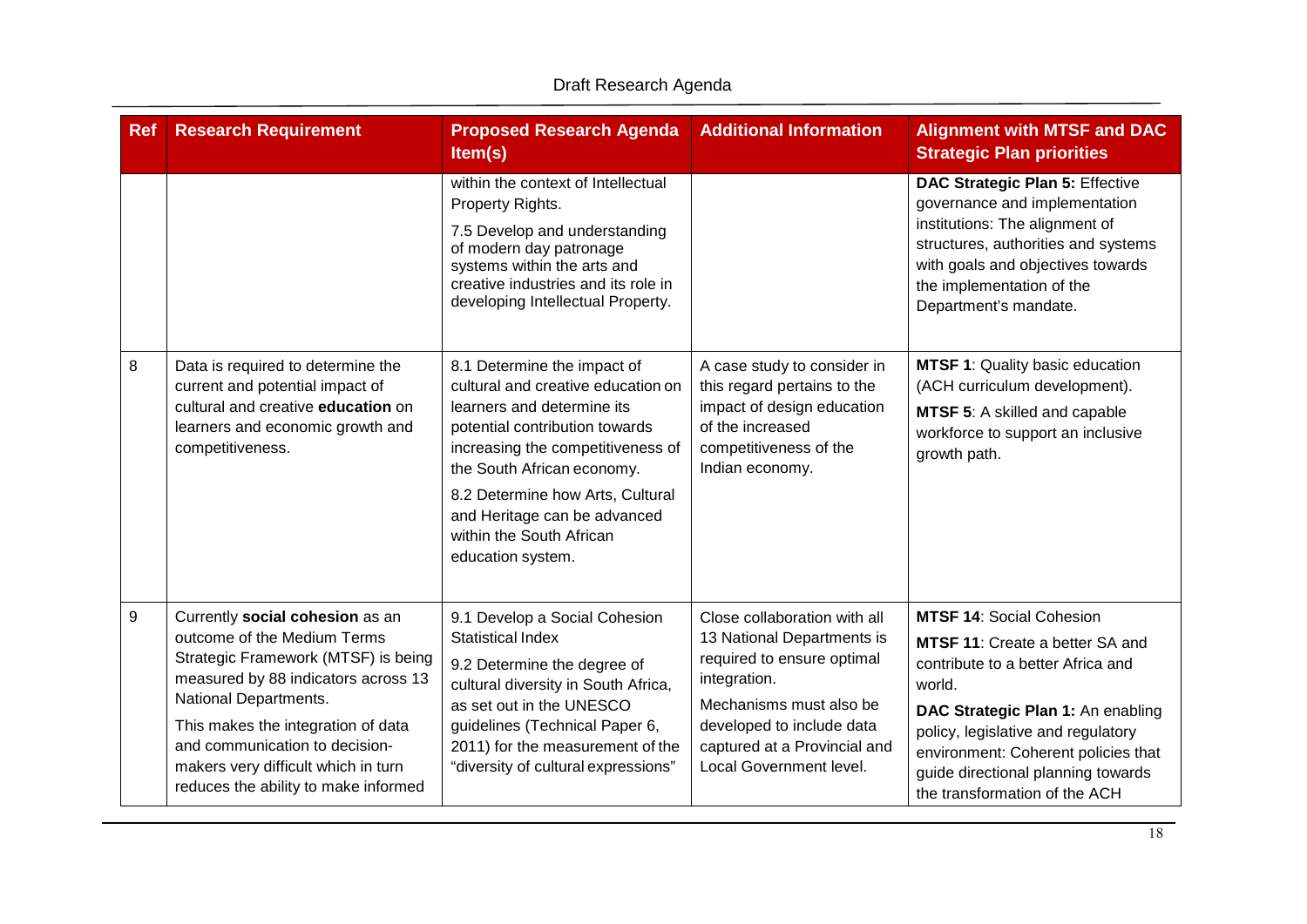| <b>Ref</b> | <b>Research Requirement</b>                                                                                  | <b>Proposed Research Agenda</b><br>Item(s)                                                                                                                                                                                                                                                                                                                                                                                                                                                                                                                                                                                                                                                                                                                                                                     | <b>Additional Information</b>                                                                                                                                                        | <b>Alignment with MTSF and DAC</b><br><b>Strategic Plan priorities</b>                                                                                                                                                                       |
|------------|--------------------------------------------------------------------------------------------------------------|----------------------------------------------------------------------------------------------------------------------------------------------------------------------------------------------------------------------------------------------------------------------------------------------------------------------------------------------------------------------------------------------------------------------------------------------------------------------------------------------------------------------------------------------------------------------------------------------------------------------------------------------------------------------------------------------------------------------------------------------------------------------------------------------------------------|--------------------------------------------------------------------------------------------------------------------------------------------------------------------------------------|----------------------------------------------------------------------------------------------------------------------------------------------------------------------------------------------------------------------------------------------|
|            | strategic, policy, legislative and<br>implementation decisions.                                              | 9.3 Research requirements for<br>deracialising the cultural and<br>creative space.<br>9.4 Conduct research on the<br>need to decolonizing cultural and<br>creative institutions, curriculums<br>and public spaces whilst<br>considering local influence.<br>9.5 Determine the role of Social<br>cohesion in driving the Cultural<br>and Creative Industry, by<br>focussing on place-making, and<br>the develop multilingualism.<br>9.6 Determine the impact of how<br>social cohesion can increase<br>collaborations, increase capacity<br>and insights within the Cultural<br>and Creative Industry.<br>9.7 Determine how access to<br>information can change social<br>cohesion as oppose to only<br>serving a central ideology.<br>9.8 Determine how access to<br>resources can advance social<br>cohesion. | The proposed Social<br><b>Cohesion Statistical Index</b><br>should also be able to<br>integrate with GIS platform<br>so that data can be<br>presented from a spatial<br>perspective. | Sector, resulting in sustainable<br>livelihoods and social cohesion.<br>DAC Strategic Plan 3: Nation<br>building and social cohesion<br>programmes: The implementation of<br>programmes that promote nation<br>building and social cohesion. |
| 10         | South Africa is a signatory to an<br>international agreement which<br>requires it to develop a response that | 10.1 Develop a proposed AU<br><b>Library Integration Protocol</b>                                                                                                                                                                                                                                                                                                                                                                                                                                                                                                                                                                                                                                                                                                                                              | Close collaboration with the<br>International Federation of<br>Library Associations and the<br>African Union will be                                                                 | <b>MTSF 11: Create a better SA and</b><br>contribute to a better Africa and<br>world (Cultural diplomacy; cultural<br>agreements, international                                                                                              |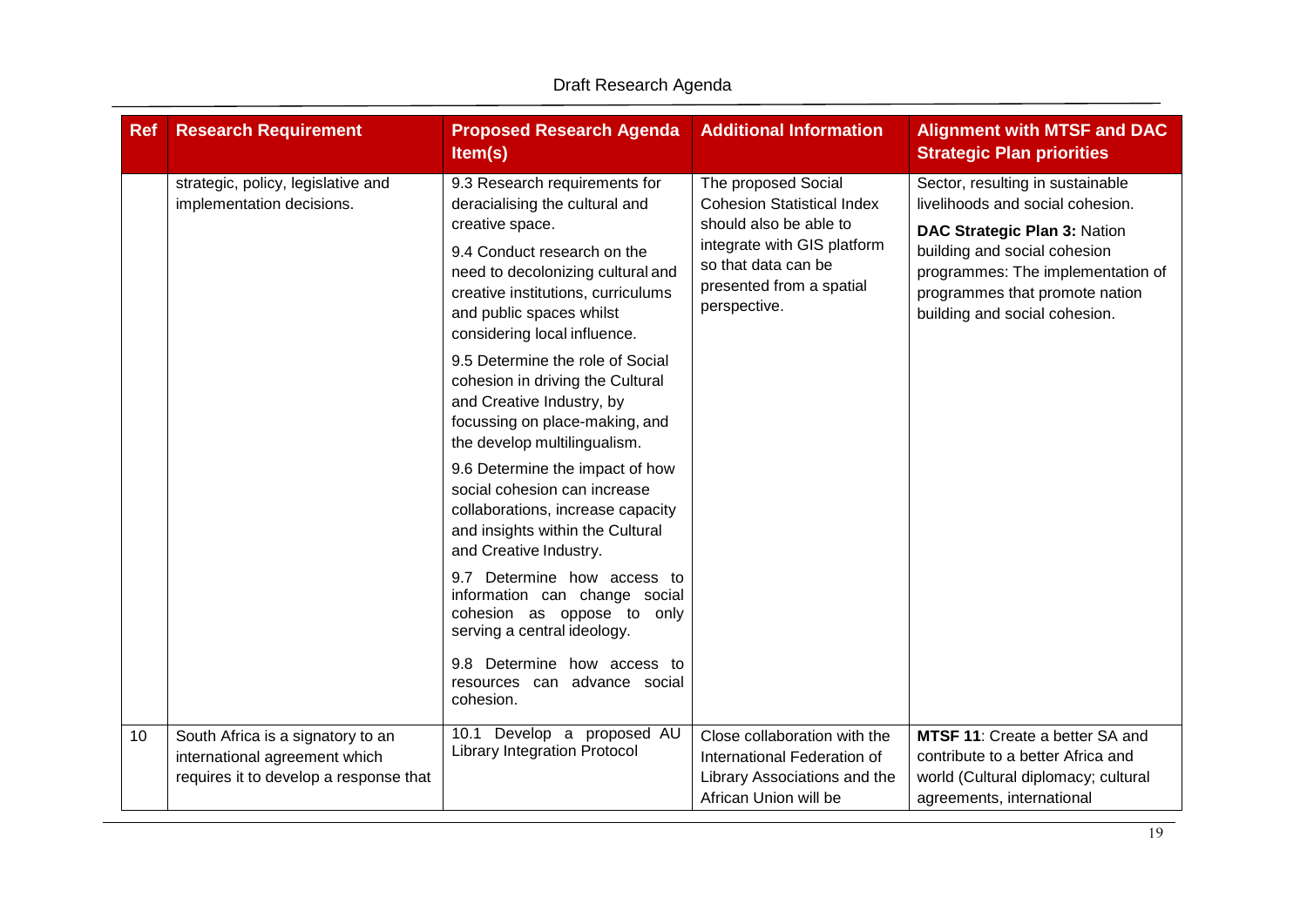| <b>Ref</b> | <b>Research Requirement</b>                                                                                                                                                                                                                                                                                                                                                                                                                                                                                                | <b>Proposed Research Agenda</b><br>Item(s)                                                                                                                                                                                                                                                                                                                                                                                                                                                                                                                                                                                                                                                                                                                        | <b>Additional Information</b>                     | <b>Alignment with MTSF and DAC</b><br><b>Strategic Plan priorities</b>                                                                                                                                                                                                                               |
|------------|----------------------------------------------------------------------------------------------------------------------------------------------------------------------------------------------------------------------------------------------------------------------------------------------------------------------------------------------------------------------------------------------------------------------------------------------------------------------------------------------------------------------------|-------------------------------------------------------------------------------------------------------------------------------------------------------------------------------------------------------------------------------------------------------------------------------------------------------------------------------------------------------------------------------------------------------------------------------------------------------------------------------------------------------------------------------------------------------------------------------------------------------------------------------------------------------------------------------------------------------------------------------------------------------------------|---------------------------------------------------|------------------------------------------------------------------------------------------------------------------------------------------------------------------------------------------------------------------------------------------------------------------------------------------------------|
|            | would increase the collaboration of<br><b>libraries</b> on the African continent.<br>This entails the development of an<br><b>African Union (AU) Library</b><br>integration Protocol and proposed<br>implementation framework based on<br>a detailed assessment of the state of<br>relevant libraries in Africa; the degree<br>of legislative, policy and systems<br>compatibility across the continent. A<br>strategic, policy and operational<br>framework would be required to<br>operationalise the proposed protocol. | 10.2 Develop an AU Library<br>Status Report and supporting<br>Implementation<br>Policy<br>and<br>Framework<br>pertaining<br>to<br>achieving<br>continental<br>library<br>integration and cooperation.<br>10.3 Articulate a continental view<br>of libraries and the possible<br>integration of libraries across the<br>continent<br>10.4 Determine the requirements<br>for ensuring that outputs are<br>produced based on existing<br>protocols and agreements that are<br>in place.<br>10.5 Determine the feasibility of<br>establishing an All African or Pan<br>African University or Library.<br>10.6 Determine the acquisition<br>rates for language.<br>10.7 Determine the requirements<br>to collate and provide universal<br>access to archival platforms | required as well as relevant<br>AU member states. | cooperation; multilateral<br>engagements with BRICS).<br><b>DAC Strategic Plan 5: Effective</b><br>governance and implementation<br>institutions: The alignment of<br>structures, authorities and systems<br>with goals and objectives towards<br>the implementation of the<br>department's mandate. |
| 11         | Currently a number of highly<br>significant cultural and historical<br>artefacts pertaining to South<br>African history are located abroad<br>under the custodianship of a number<br>of heritage and historical institutions.                                                                                                                                                                                                                                                                                              | 11.1 Develop a catalogue of<br>significant artefacts which should<br>be returned to South Africa.<br>11.2 Determine the status quo of<br>artefacts and what still needs to                                                                                                                                                                                                                                                                                                                                                                                                                                                                                                                                                                                        |                                                   | <b>MTSF 11: Create a better SA and</b><br>contribute to a better Africa and<br>world. (Cultural diplomacy; cultural<br>agreements, international<br>cooperation; multilateral<br>engagements with BRICS).                                                                                            |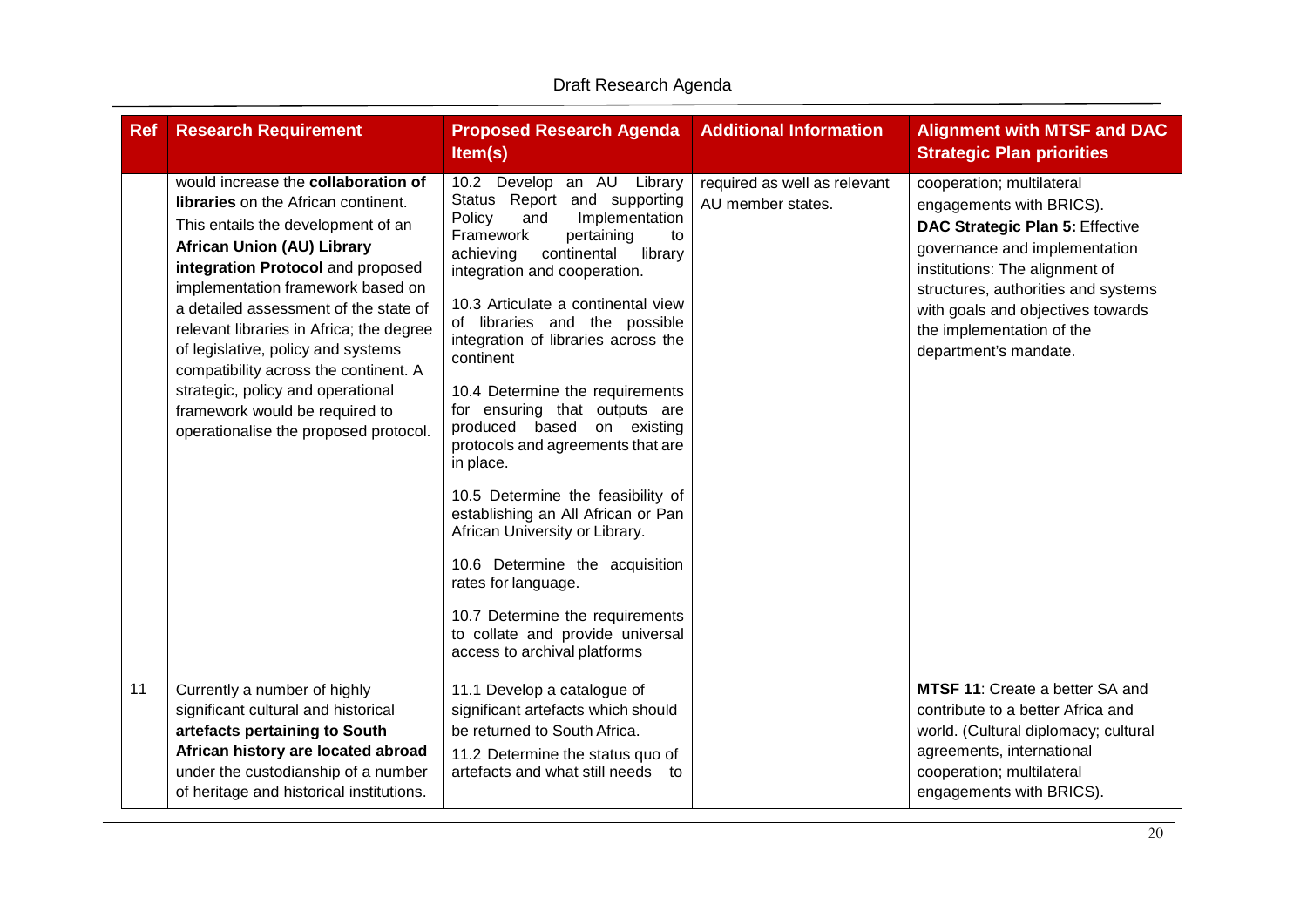| <b>Ref</b><br><b>Research Requirement</b>                                                                                                                                       | <b>Proposed Research Agenda</b><br>Item(s)                                                                                                                                                                                                                                                                                                                                                                                                                                                                                                                                                                                                                                                                                                                                                                                 | <b>Additional Information</b> | <b>Alignment with MTSF and DAC</b><br><b>Strategic Plan priorities</b>                                                                                                                                                                  |
|---------------------------------------------------------------------------------------------------------------------------------------------------------------------------------|----------------------------------------------------------------------------------------------------------------------------------------------------------------------------------------------------------------------------------------------------------------------------------------------------------------------------------------------------------------------------------------------------------------------------------------------------------------------------------------------------------------------------------------------------------------------------------------------------------------------------------------------------------------------------------------------------------------------------------------------------------------------------------------------------------------------------|-------------------------------|-----------------------------------------------------------------------------------------------------------------------------------------------------------------------------------------------------------------------------------------|
| The requirement is to catalogue all<br>these artefacts and engage through<br>bi- and multi-lateral agreements and<br>institutions to return these artefacts to<br>South Africa. | be done to access and preserve<br>them.<br>11.3 Determine the requirements<br>for global, regional, national,<br>provincial, local and municipal,<br>alignment<br>level<br>pertaining<br>artefacts.<br>11.4<br>Catalogue<br>corporate<br>archives and private collections.<br>11.5<br>Determine<br>a<br>standard<br>naming convention for artefacts<br>and cataloguing of artefact to<br>assist in determining where they<br>are located.<br>Define<br>11.6<br>practice<br>best<br>regarding the<br>precedents and<br>requirements<br>returning<br>for<br>artefacts.<br>11.7 Determine best practice in<br>archiving and the development of<br>appropriate templates to support<br>such a process.<br>11.8 Catalogue all government<br>acquisitions.<br>11.9 Document the value of<br>artefacts without putting objects at |                               | <b>DAC Strategic Plan 5: Effective</b><br>governance and implementation<br>institutions: Alignment of structures,<br>authorities and systems with goals<br>and objectives towards the<br>implementation of the department's<br>mandate. |
|                                                                                                                                                                                 | risk.                                                                                                                                                                                                                                                                                                                                                                                                                                                                                                                                                                                                                                                                                                                                                                                                                      |                               |                                                                                                                                                                                                                                         |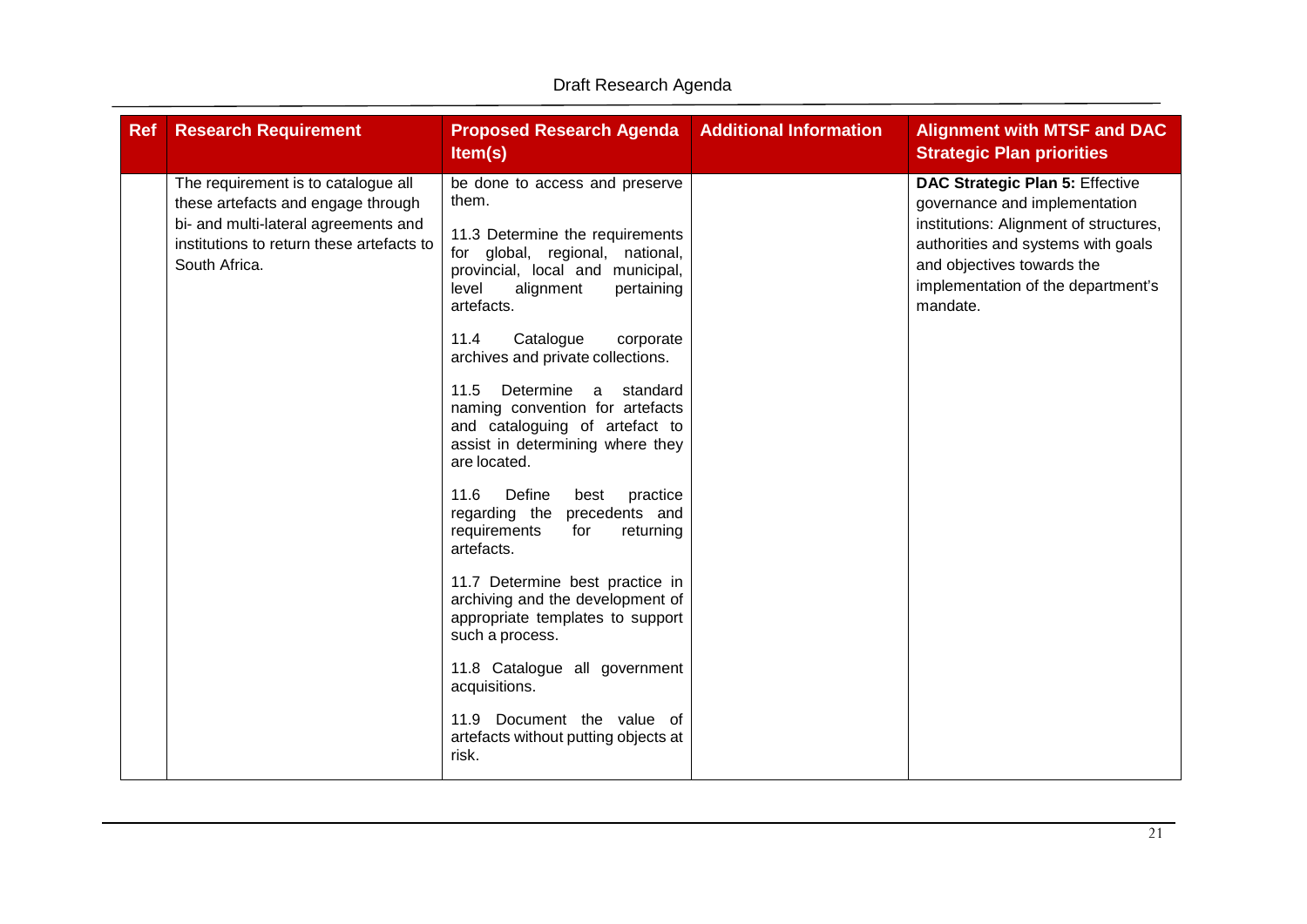| <b>Ref</b> | <b>Research Requirement</b>                                                                                                                                                                                                                                                                                                                                  | <b>Proposed Research Agenda</b><br>Item(s)                                                                                                                                                                                                                                                                                                                                                                                                                                                                                                                                                           | <b>Additional Information</b>                                                                                                                                                                  | <b>Alignment with MTSF and DAC</b><br><b>Strategic Plan priorities</b>                                                                                                                                                                                                                                                                                                                                                                           |
|------------|--------------------------------------------------------------------------------------------------------------------------------------------------------------------------------------------------------------------------------------------------------------------------------------------------------------------------------------------------------------|------------------------------------------------------------------------------------------------------------------------------------------------------------------------------------------------------------------------------------------------------------------------------------------------------------------------------------------------------------------------------------------------------------------------------------------------------------------------------------------------------------------------------------------------------------------------------------------------------|------------------------------------------------------------------------------------------------------------------------------------------------------------------------------------------------|--------------------------------------------------------------------------------------------------------------------------------------------------------------------------------------------------------------------------------------------------------------------------------------------------------------------------------------------------------------------------------------------------------------------------------------------------|
|            |                                                                                                                                                                                                                                                                                                                                                              | 11.10<br>Identify<br>protocols<br>to<br>manage high risk collections and<br>information.                                                                                                                                                                                                                                                                                                                                                                                                                                                                                                             |                                                                                                                                                                                                |                                                                                                                                                                                                                                                                                                                                                                                                                                                  |
| 12         | Ensure alignment in policy and<br>strategy across the cultural and<br>creative sector<br>In order to track and ensure the<br>implementation international<br>agreements (both bi- and multi-<br>lateral) and protocols in an effective<br>and efficient manner, a consolidated<br>repository of all relevant strategic,<br>policy and protocols is required. | 12.1 Develop and maintain a<br>digitised and hard copy repository<br>of all relevant international<br>agreements, protocols and policy<br>documents.<br>12.2 Conduct a policy review with<br>the purpose of ensuring optimal<br>policy and strategic alignment<br>12.3 Develop a Macro Policy<br>Framework for the Cultural and<br>Creative Industry in South Africa.<br>12.4 Determine levels of<br>compliance by Provincial and<br>Local Government with national<br>policy and legislative prescripts<br>pertaining to the development of<br>the South African Cultural and<br>Creative Industry. |                                                                                                                                                                                                | <b>MTSF 11: Create a better SA and</b><br>contribute to a better Africa and<br>world (Cultural diplomacy; cultural<br>agreements, international<br>cooperation; multilateral<br>engagements with BRICS).<br>DAC Strategic Plan 5: Effective<br>governance and implementation<br>institutions: The alignment of<br>structures, authorities and systems<br>with goals and objectives towards<br>the implementation of the<br>department's mandate. |
| 13         | Data and knowledge associated with<br>Living Human Treasures (LHT) is<br>under threat of not being secured for<br>future generations.<br>The requirement is therefore to<br>identify and such data and<br>knowledge sources in order to define                                                                                                               | 13.1 Develop and populate a<br><b>Consolidated National Living</b><br>Human Treasure Database.<br>13.2 Develop methods and<br>platforms that would allow<br>communities, civil society and all<br>spheres of government to identify                                                                                                                                                                                                                                                                                                                                                                  | In addition to the<br>development and population<br>of the database mechanisms<br>should be put in place to<br>ensure that inputs are<br>captured and stored for use<br>by future generations. | MTSF 11: Create a better SA and<br>contribute to a better Africa and<br>world (Cultural diplomacy; cultural<br>agreements, international<br>cooperation; multilateral<br>engagements with BRICS).                                                                                                                                                                                                                                                |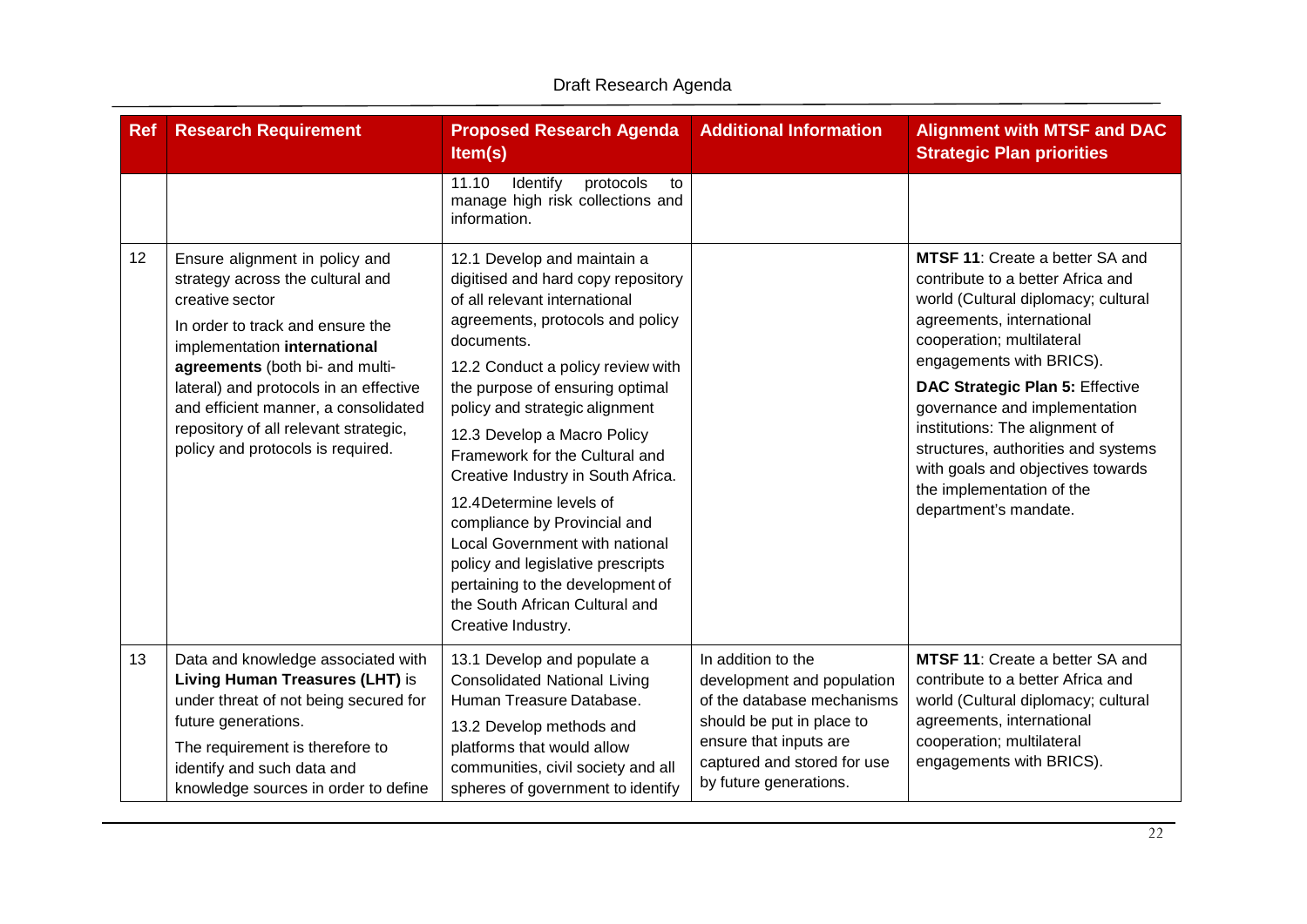| <b>Ref</b> | <b>Research Requirement</b>                                                                                                                                                                                                    | <b>Proposed Research Agenda</b><br>Item(s)                                                                                                                                                                                                                                       | <b>Additional Information</b> | <b>Alignment with MTSF and DAC</b><br><b>Strategic Plan priorities</b>                                                                                                                                                                                        |
|------------|--------------------------------------------------------------------------------------------------------------------------------------------------------------------------------------------------------------------------------|----------------------------------------------------------------------------------------------------------------------------------------------------------------------------------------------------------------------------------------------------------------------------------|-------------------------------|---------------------------------------------------------------------------------------------------------------------------------------------------------------------------------------------------------------------------------------------------------------|
|            | and operationalise relevant domains,<br>representative lists and identify LHT<br>under threat of disappearing.                                                                                                                 | potential LHT that could be<br>considered for inclusion onto the<br>database.                                                                                                                                                                                                    |                               | <b>DAC Strategic Plan 5: Effective</b><br>governance and implementation<br>institutions: The alignment of<br>structures, authorities and systems<br>with goals and objectives towards<br>the implementation of the<br>department's mandate.                   |
| 14         | In order to develop focused high-<br>impact international engagements<br>with multi- and bi-lateral partners a<br>detailed analysis of relevant trends<br>and potential growth and<br>collaboration points within the cultural | 14.1 Develop Cultural and<br><b>Creative Industry Country</b><br><b>Briefings to inform Cultural</b><br>Diplomacy efforts aimed at<br>accelerating economic<br>development.                                                                                                      |                               | <b>MTSF 11: Create a better SA and</b><br>contribute to a better Africa and<br>world (Cultural diplomacy; cultural<br>agreements, international<br>cooperation; multilateral<br>engagements with BRICS).                                                      |
|            | and creative industry has be<br>developed.                                                                                                                                                                                     | 14.2 Develop a baseline paper<br>on the role of Cultural Diplomacy<br>within the broader Foreign Policy<br>portfolio and identify possible<br><b>Cultural Diplomacy mechanisms</b><br>that could support the practice of<br>Cultural Diplomacy.<br>14.3 Develop a mechanism that |                               | DAC Strategic Plan 1: An enabling<br>policy, legislative and regulatory<br>environment: Coherent policies that<br>guide directional planning towards<br>the transformation of the ACH<br>Sector, resulting in sustainable<br>livelihoods and social cohesion. |
|            |                                                                                                                                                                                                                                | would be able to track and share<br>data pertaining to developments<br>within the Global Cultural and<br>Creative Industries.                                                                                                                                                    |                               |                                                                                                                                                                                                                                                               |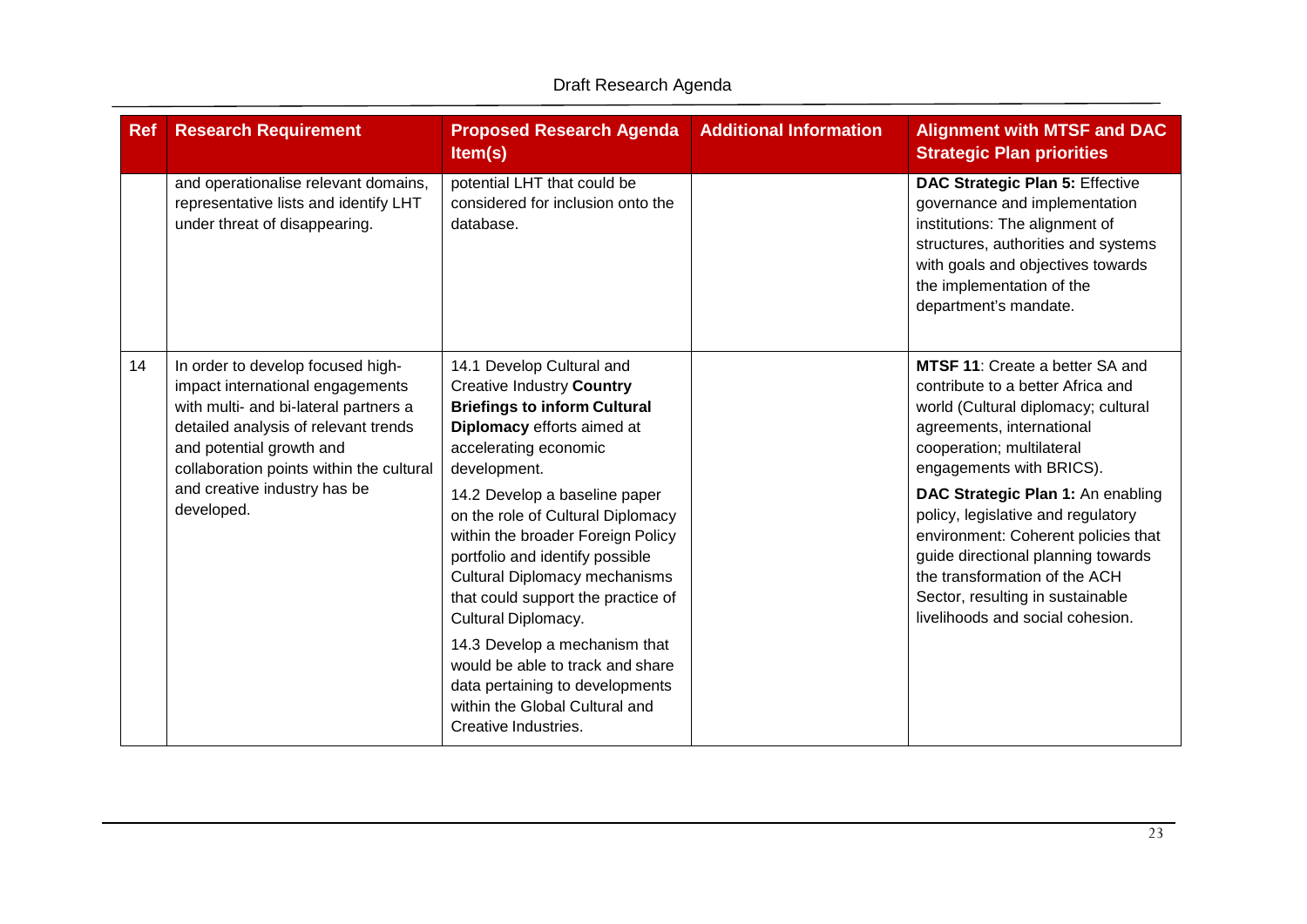| <b>Ref</b> | <b>Research Requirement</b>                                                         | <b>Proposed Research Agenda</b><br>Item(s)                                                                                                                                                                                                                                                                                                                                                                                                                                      | <b>Additional Information</b>                                                                                                                                                                                                                                                                                                                                                                                                                                                                                                                                                                                                                                            | <b>Alignment with MTSF and DAC</b><br><b>Strategic Plan priorities</b>                                                                                                                                                                                                                                                                                                                           |
|------------|-------------------------------------------------------------------------------------|---------------------------------------------------------------------------------------------------------------------------------------------------------------------------------------------------------------------------------------------------------------------------------------------------------------------------------------------------------------------------------------------------------------------------------------------------------------------------------|--------------------------------------------------------------------------------------------------------------------------------------------------------------------------------------------------------------------------------------------------------------------------------------------------------------------------------------------------------------------------------------------------------------------------------------------------------------------------------------------------------------------------------------------------------------------------------------------------------------------------------------------------------------------------|--------------------------------------------------------------------------------------------------------------------------------------------------------------------------------------------------------------------------------------------------------------------------------------------------------------------------------------------------------------------------------------------------|
| 15         | CCI labour markets (employment,<br>training & skills, earnings,<br>transformation). | 15.1 Define the scope and size of<br>the labour market in the creative<br>industries.<br>15.2 Develop a skills profile and<br>development framework within<br>the cultural and creative<br>industries.<br>15.3 Determine empowerment<br>and transformation levels within<br>the cultural and creative<br>industries.<br>15.4 Determine existing levels of<br>current policies, and institutional<br>levels of government support to<br>the creative and cultural<br>industries. | The works of and research<br>methods employed by Higgs<br>and Cummings (Creative<br>Trident) should also be<br>considered particularly<br>regarding the location of<br>creatives and related<br>industries within the spatial<br>economy of South Africa.<br>The creative trident<br>classifies creative workers<br>into three categories:<br>specialist workers: those<br>employed in core creative<br>occupations within creative<br>industries; support workers:<br>those employed in other<br>occupations within the<br>creative industries; and<br>embedded workers: those<br>employed in core creative<br>occupations within other<br>industries (Throsby, 2008)]. | <b>MTSF 4: Decent employment</b><br>through inclusive growth (Mzanzi<br>Golden Economy & Employment in<br>the CCI).<br>DAC Strategic Plan priority 1: An<br>enabling policy, legislative and<br>regulatory environment: Coherent<br>policies that guide directional<br>planning towards the transformation<br>of the ACH Sector, resulting in<br>sustainable livelihoods and social<br>cohesion. |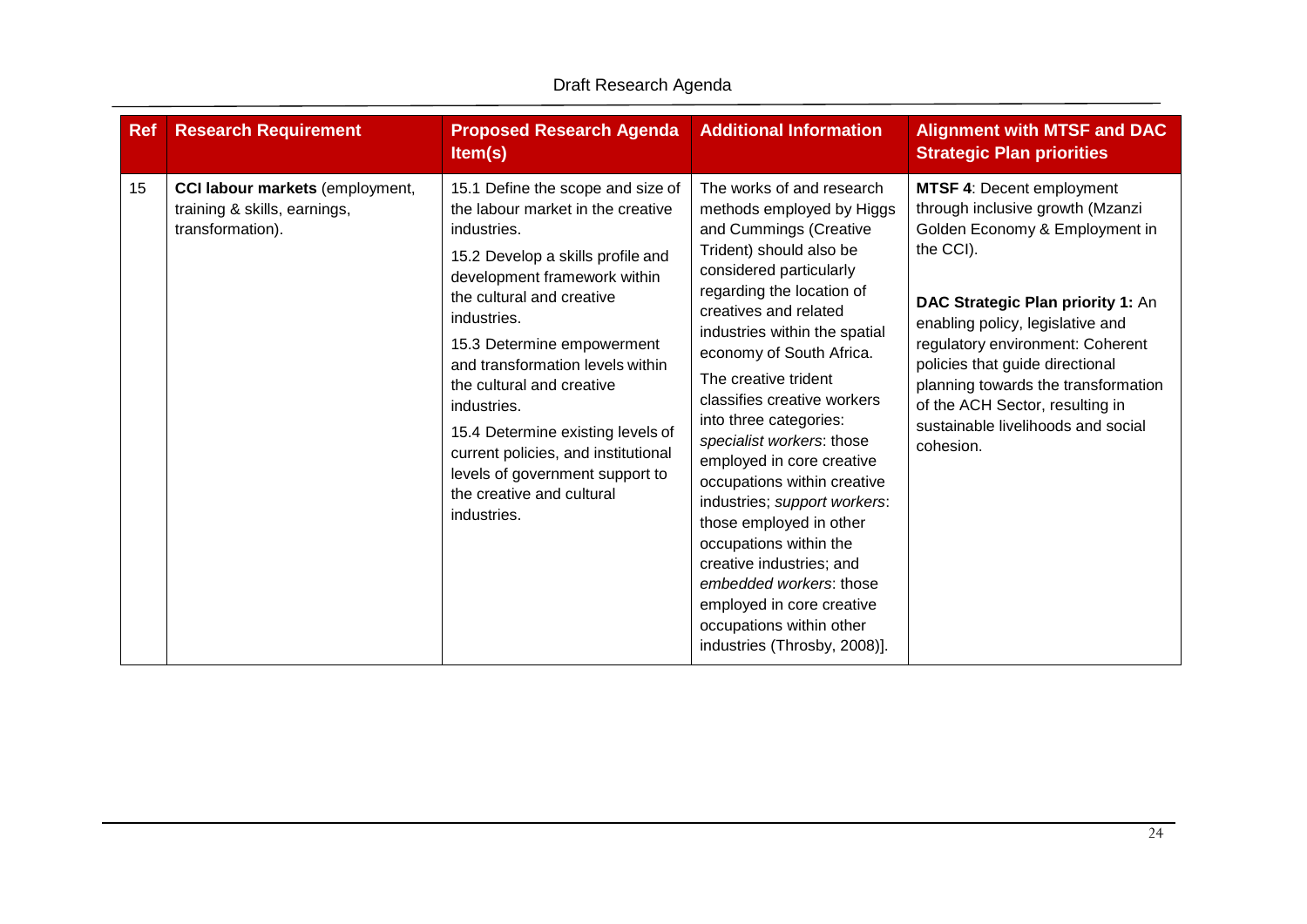#### <span id="page-25-0"></span>**7. The way forward**

The Research Agenda is a living document, and as such it will be subject to constant updating and refining. It is envisaged that a range of domain and stakeholder workshops will be held over the next two years, during which new inputs will be collected and recorded on the Research Agenda.

Every year the Cultural Observatory will issue an updated version of the Research Agenda, which will contain all new inputs and additions, as well as a record of research produced by the cultural and creative sector relevant to items contained in the Research Agenda. This will ensure that a complete record is developed of completed and intended research.